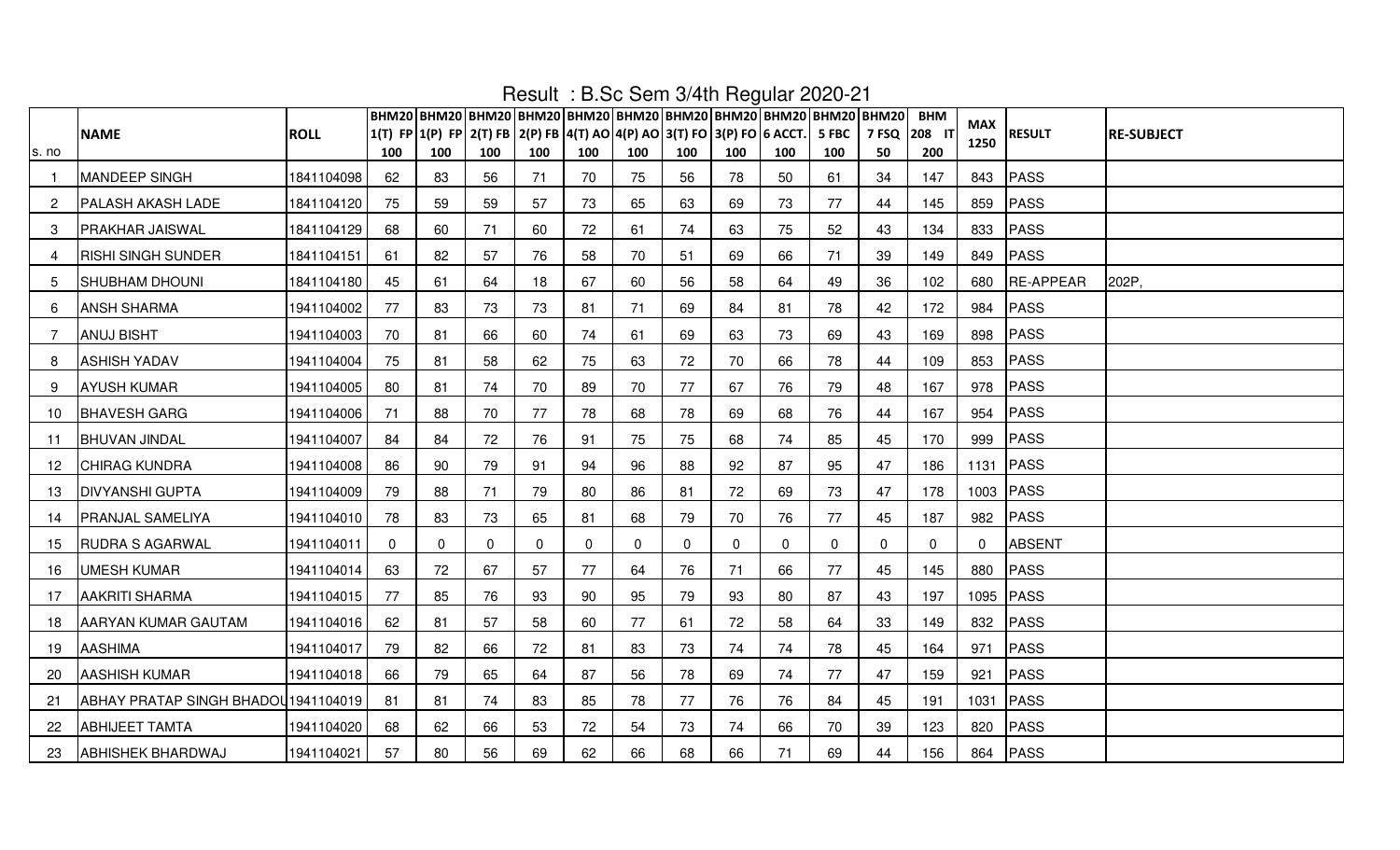|       |                                      |             |     |                                                                         |     |     |     |     |     |     | $1.000$ $1.00000$ $0.00000$ |       | ВНМ20 ВНМ20 ВНМ20 ВНМ20 ВНМ20 ВНМ20 ВНМ20 ВНМ20 ВНМ20 ВНМ20 ВНМ20 | <b>BHM</b> |             |               |                   |
|-------|--------------------------------------|-------------|-----|-------------------------------------------------------------------------|-----|-----|-----|-----|-----|-----|-----------------------------|-------|-------------------------------------------------------------------|------------|-------------|---------------|-------------------|
|       | <b>NAME</b>                          | <b>ROLL</b> |     | 1(T) FP 1(P) FP 2(T) FB 2(P) FB 4(T) AO 4(P) AO 3(T) FO 3(P) FO 6 ACCT. |     |     |     |     |     |     |                             | 5 FBC | 7 FSQ 208 1                                                       |            | MAX<br>1250 | <b>RESULT</b> | <b>RE-SUBJECT</b> |
| s. no |                                      |             | 100 | 100                                                                     | 100 | 100 | 100 | 100 | 100 | 100 | 100                         | 100   | 50                                                                | 200        |             |               |                   |
| 24    | <b>ABHIT RAINA</b>                   | 1941104023  | 72  | 79                                                                      | 79  | 73  | 75  | 79  | 76  | 74  | 72                          | 82    | 43                                                                | 158        | 962         | PASS          |                   |
| 25    | <b>ADARSH UPADHYAY</b>               | 1941104024  | 73  | 81                                                                      | 75  | 70  | 83  | 72  | 68  | 77  | 73                          | 69    | 39                                                                | 161        | 941         | PASS          |                   |
| 26    | <b>ADHYAYAN KUMAR TIWARI</b>         | 1941104025  | 69  | 82                                                                      | 64  | 57  | 75  | 65  | 74  | 66  | 68                          | 80    | 44                                                                | 103        | 847         | PASS          |                   |
| 27    | <b>ADITYA</b>                        | 1941104026  | 75  | 87                                                                      | 69  | 75  | 86  | 76  | 75  | 67  | 78                          | 83    | 48                                                                | 181        |             | 1000 PASS     |                   |
| 28    | <b>ADITYA RAJ</b>                    | 1941104027  | 71  | 81                                                                      | 71  | 72  | 89  | 78  | 73  | 67  | 74                          | 81    | 48                                                                | 183        | 988         | PASS          |                   |
| 29    | <b>ADITYA SINGH</b>                  | 1941104028  | 80  | 79                                                                      | 63  | 54  | 85  | 54  | 58  | 59  | 64                          | 71    | 47                                                                | 100        |             | 814 PASS      |                   |
| 30    | <b>AKANKSHA PATEL</b>                | 1941104029  | 63  | 86                                                                      | 69  | 67  | 84  | 87  | 72  | 72  | 80                          | 78    | 44                                                                | 171        | 973         | PASS          |                   |
| 31    | <b>AKANSHA</b>                       | 1941104030  | 57  | 82                                                                      | 59  | 72  | 71  | 72  | 63  | 70  | 74                          | 62    | 44                                                                | 153        |             | 879 PASS      |                   |
| 32    | <b>AKHILESH KALIA</b>                | 1941104031  | 70  | 68                                                                      | 67  | 77  | 81  | 68  | 75  | 79  | 70                          | 82    | 43                                                                | 167        | 947         | PASS          |                   |
| 33    | <b>AKSHAT ANGIRISHI</b>              | 1941104032  | 56  | 70                                                                      | 54  | 58  | 77  | 67  | 65  | 85  | 61                          | 75    | 40                                                                | 163        | 871         | PASS          |                   |
| 34    | <b>AKSHAT PANDIYA</b>                | 1941104033  | 65  | 81                                                                      | 67  | 62  | 65  | 61  | 70  | 69  | 48                          | 68    | 39                                                                | 142        | 837         | <b>PASS</b>   |                   |
| 35    | <b>AKSHAY KUMAR SINGH</b>            | 1941104034  | 68  | 75                                                                      | 65  | 60  | 78  | 66  | 73  | 70  | 70                          | 79    | 41                                                                | 105        |             | 850 PASS      |                   |
| 36    | AKSHINTHALA CHANDRA KIRAN 1941104035 |             | 56  | 86                                                                      | 59  | 72  | 70  | 84  | 50  | 77  | 61                          | 65    | 47                                                                | 171        |             | 898 PASS      |                   |
| 37    | <b>AKSHIT PRADHAN</b>                | 1941104036  | 81  | 81                                                                      | 63  | 70  | 77  | 71  | 69  | 77  | 78                          | 79    | 46                                                                | 149        |             | 941 PASS      |                   |
| 38    | <b>AKSHIT RELAN</b>                  | 1941104037  | 84  | 81                                                                      | 54  | 64  | 85  | 68  | 70  | 60  | 69                          | 76    | 40                                                                | 161        |             | 912 PASS      |                   |
| 39    | <b>AMAN GAURAV</b>                   | 1941104039  | 67  | 85                                                                      | 63  | 64  | 83  | 65  | 70  | 62  | 58                          | 75    | 46                                                                | 154        |             | 892 PASS      |                   |
| 40    | <b>AMAN KUMAR</b>                    | 1941104040  | 72  | 67                                                                      | 62  | 61  | 71  | 57  | 66  | 66  | 55                          | 74    | 40                                                                | 138        |             | 829 PASS      |                   |
| 41    | <b>AMAN RAHI</b>                     | 1941104041  | 78  | 84                                                                      | 71  | 66  | 83  | 60  | 73  | 70  | 74                          | 82    | 48                                                                | 159        |             | 948 PASS      |                   |
| 42    | <b>AMAN VERMA</b>                    | 1941104042  | 72  | 78                                                                      | 67  | 62  | 67  | 65  | 71  | 65  | 68                          | 76    | 44                                                                | 167        |             | 902 PASS      |                   |
| 43    | <b>AMAN VERMA</b>                    | 1941104043  | 75  | 86                                                                      | 69  | 56  | 79  | 45  | 74  | 64  | 72                          | 73    | 41                                                                | 158        |             | 892 RE-APPEAR | 204P,             |
| 44    | <b>AMAN VERMA</b>                    | 1941104044  | 74  | 87                                                                      | 73  | 65  | 90  | 73  | 75  | 68  | 69                          | 87    | 48                                                                | 167        |             | 976 PASS      |                   |
| 45    | <b>AMARDEEP SINGH</b>                | 1941104045  | 77  | 85                                                                      | 63  | 82  | 81  | 68  | 65  | 72  | 68                          | 89    | 48                                                                | 180        | 978         | <b>PASS</b>   |                   |
| 46    | AMBUJ YADAV                          | 1941104046  | 74  | 85                                                                      | 71  | 66  | 79  | 61  | 74  | 73  | 71                          | 84    | 47                                                                | 155        |             | 940 PASS      |                   |

Result : B.Sc Sem 3/4th Regular 2020-21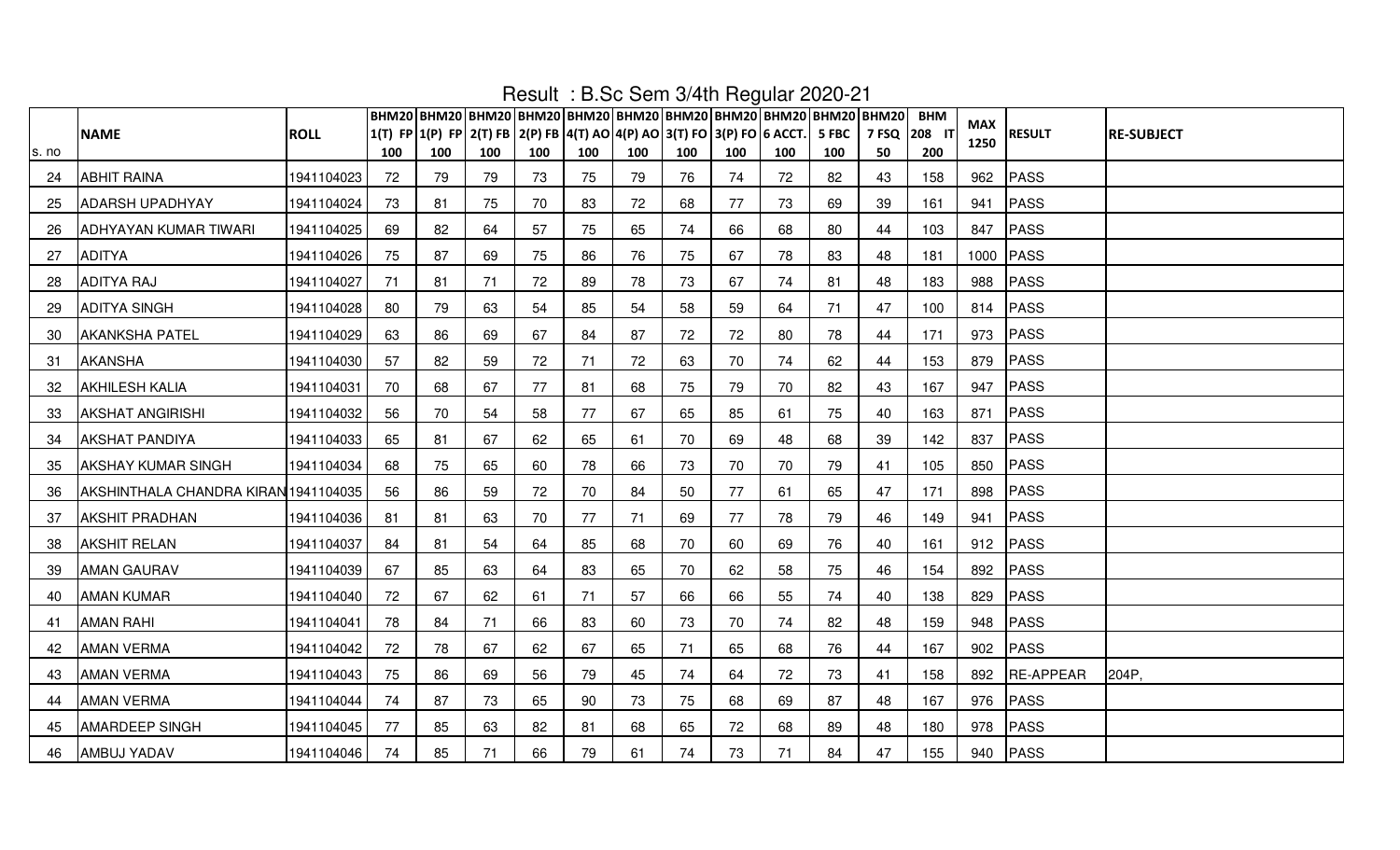|       |                         |             |     | ВНМ20   ВНМ20   ВНМ20   ВНМ20   ВНМ20   ВНМ20   ВНМ20   ВНМ20   ВНМ20   ВНМ20   ВНМ20 |     |     | $1.00011 - 1.01000001110111110000101000101$ |     |     |     |     |     |                    | <b>BHM</b> | MAX  |               |                   |
|-------|-------------------------|-------------|-----|---------------------------------------------------------------------------------------|-----|-----|---------------------------------------------|-----|-----|-----|-----|-----|--------------------|------------|------|---------------|-------------------|
| s. no | <b>NAME</b>             | <b>ROLL</b> | 100 | 1(T) FP 1(P) FP 2(T) FB 2(P) FB 4(T) AO 4(P) AO 3(T) FO 3(P) FO 6 ACCT. 5 FBC<br>100  | 100 | 100 | 100                                         | 100 | 100 | 100 | 100 | 100 | דו 208 P FSQ<br>50 | 200        | 1250 | <b>RESULT</b> | <b>RE-SUBJECT</b> |
| 47    | AMEYA SANJAY LOKHANDE   | 1941104047  | 73  | 84                                                                                    | 57  | 72  | 63                                          | 61  | 79  | 64  | 72  | 66  | 44                 | 138        |      | 873 PASS      |                   |
| 48    | <b>ANANYA SINGH</b>     | 1941104048  | 79  | 84                                                                                    | 77  | 80  | 72                                          | 84  | 71  | 76  | 82  | 71  | 44                 | 186        |      | 1006 PASS     |                   |
| 49    | <b>ANIKET YADAV</b>     | 1941104049  | 78  | 83                                                                                    | 71  | 75  | 82                                          | 73  | 73  | 69  | 78  | 73  | 45                 | 156        | 956  | PASS          |                   |
| 50    | <b>ANIRBAN DUTTA</b>    | 1941104050  | 79  | 81                                                                                    | 66  | 85  | 84                                          | 68  | 70  | 65  | 69  | 75  | 43                 | 173        |      | 958 PASS      |                   |
| 51    | <b>ANKITA YADAV</b>     | 1941104051  | 77  | 85                                                                                    | 73  | 79  | 85                                          | 83  | 70  | 73  | 70  | 82  | 46                 | 149        |      | 972 PASS      |                   |
| 52    | <b>ANMOL JAIN</b>       | 1941104052  | 78  | 81                                                                                    | 62  | 71  | 82                                          | 78  | 62  | 65  | 67  | 80  | 46                 | 162        | 934  | PASS          |                   |
| 53    | <b>ANUBHAV PRADHAN</b>  | 1941104054  | 66  | 79                                                                                    | 62  | 78  | 77                                          | 66  | 56  | 69  | 64  | 82  | 43                 | 147        | 889  | PASS          |                   |
| 54    | <b>ANUSHKA</b>          | 1941104055  | 67  | 81                                                                                    | 64  | 74  | 62                                          | 66  | 52  | 74  | 66  | 62  | 49                 | 153        |      | 870 PASS      |                   |
| 55    | <b>ANUSHKA MADAAN</b>   | 1941104056  | 85  | 89                                                                                    | 74  | 85  | 84                                          | 88  | 81  | 77  | 77  | 79  | 41                 | 171        |      | 1031 PASS     |                   |
| 56    | <b>APOORVA KOHLI</b>    | 1941104057  | 83  | 69                                                                                    | 70  | 73  | 87                                          | 81  | 70  | 75  | 71  | 80  | 42                 | 180        | 981  | PASS          |                   |
| 57    | <b>ARCHINT ANGREESH</b> | 1941104058  | 55  | 64                                                                                    | 51  | 60  | 65                                          | 58  | 61  | 67  | 49  | 45  | 41                 | 141        | 757  | PASS          |                   |
| 58    | <b>ARJUN SHARMA</b>     | 1941104059  | 72  | 85                                                                                    | 69  | 79  | 83                                          | 73  | 63  | 75  | 64  | 72  | 41                 | 171        |      | 947 PASS      |                   |
| 59    | <b>ARNAV SINHA</b>      | 1941104060  | 62  | 81                                                                                    | 62  | 58  | 82                                          | 55  | 61  | 67  | 65  | 71  | 48                 | 111        |      | 823 PASS      |                   |
| 60    | <b>ARYA DIXIT</b>       | 1941104061  | 68  | 81                                                                                    | 65  | 66  | 76                                          | 55  | 71  | 67  | 61  | 76  | 49                 | 155        |      | 890 PASS      |                   |
| 61    | <b>ARYAN</b>            | 1941104062  | 58  | 85                                                                                    | 66  | 63  | 66                                          | 68  | 55  | 66  | 67  | 62  | 38                 | 151        |      | 845 PASS      |                   |
| 62    | <b>ARYAN CHOWDHURY</b>  | 1941104063  | 78  | 84                                                                                    | 65  | 64  | 72                                          | 56  | 75  | 72  | 65  | 71  | 44                 | 148        |      | 894 PASS      |                   |
| 63    | <b>ARYAN THAKUR</b>     | 1941104064  | 67  | 86                                                                                    | 59  | 66  | 69                                          | 69  | 71  | 75  | 77  | 82  | 43                 | 171        |      | 935 PASS      |                   |
| 64    | <b>ASHISH KUMAR</b>     | 1941104065  | 78  | 85                                                                                    | 69  | 67  | 80                                          | 62  | 67  | 66  | 71  | 72  | 38                 | 158        |      | 913 PASS      |                   |
| 65    | <b>AYUSH GAUTAM</b>     | 1941104066  | 82  | 82                                                                                    | 73  | 65  | 85                                          | 68  | 79  | 69  | 70  | 71  | 49                 | 168        | 961  | PASS          |                   |
| 66    | <b>AYUSH KUSHWAHA</b>   | 1941104067  | 58  | 84                                                                                    | 45  | 66  | 61                                          | 56  | 58  | 72  | 53  | 79  | 37                 | 113        | 782  | PASS          |                   |
| 67    | <b>BALKIRAT KAMBOJ</b>  | 1941104068  | 74  | 81                                                                                    | 74  | 71  | 81                                          | 64  | 66  | 70  | 67  | 75  | 38                 | 171        |      | 932 PASS      |                   |
| 68    | <b>BHANVI</b>           | 1941104069  | 82  | 87                                                                                    | 84  | 91  | 89                                          | 91  | 84  | 77  | 81  | 95  | 46                 | 183        |      | 1090 PASS     |                   |
| 69    | <b>BHARAT SHARMA</b>    | 1941104070  | 77  | 61                                                                                    | 70  | 61  | 77                                          | 67  | 73  | 65  | 68  | 69  | 44                 | 165        |      | 897   PASS    |                   |

Result : B.Sc Sem 3/4th Regular 2020-21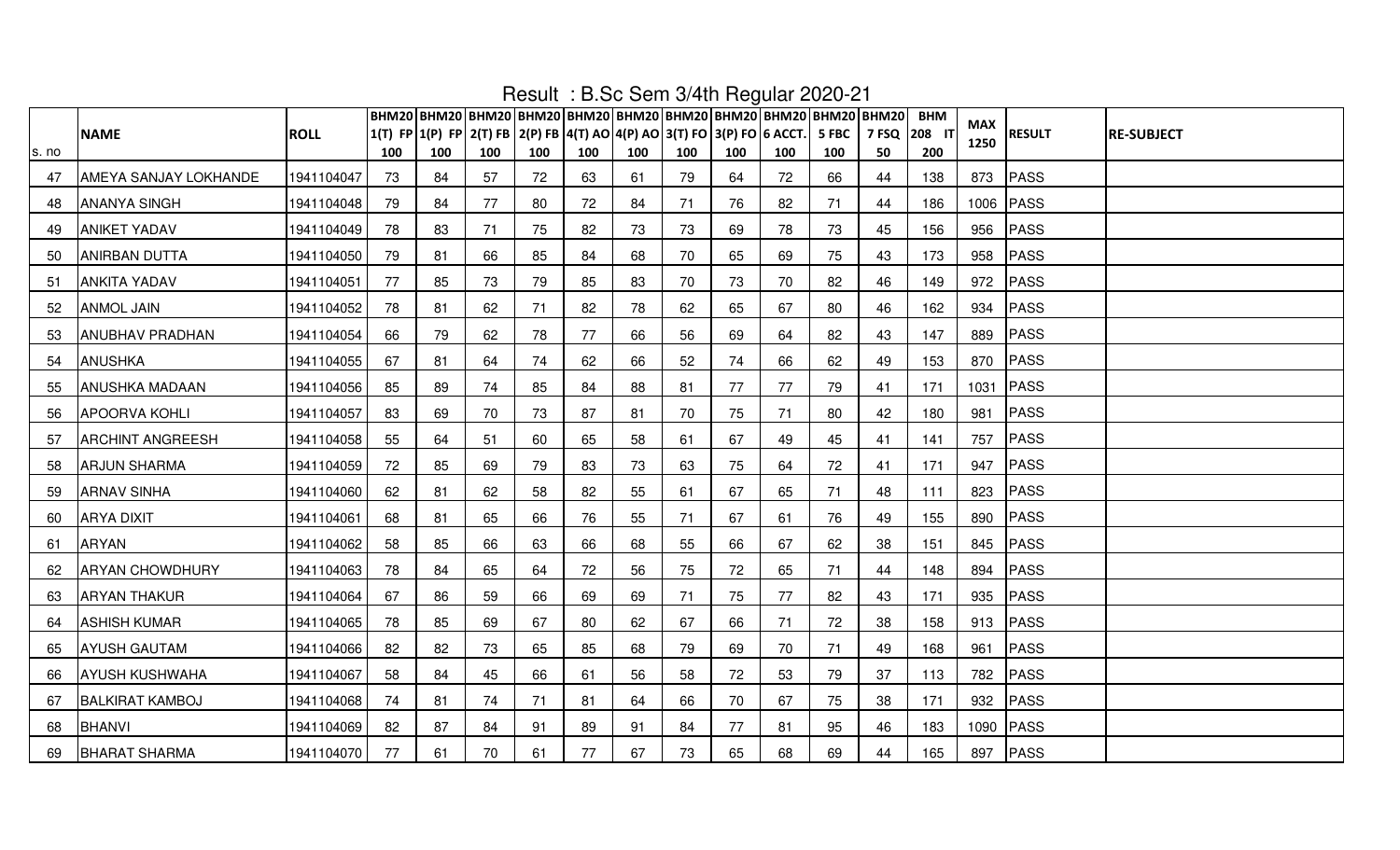|       |                                       |             |          | ВНМ20 ВНМ20 ВНМ20 ВНМ20 ВНМ20 ВНМ20 ВНМ20 ВНМ20 ВНМ20 ВНМ20 ВНМ20       |             |              |              |          |             | $\frac{1}{2}$ = $\frac{1}{2}$ = $\frac{1}{2}$ = $\frac{1}{2}$ = $\frac{1}{2}$ = $\frac{1}{2}$ = $\frac{1}{2}$ = $\frac{1}{2}$ = $\frac{1}{2}$ = $\frac{1}{2}$ |     |       |              | <b>BHM</b>  |                    |               |                                   |
|-------|---------------------------------------|-------------|----------|-------------------------------------------------------------------------|-------------|--------------|--------------|----------|-------------|---------------------------------------------------------------------------------------------------------------------------------------------------------------|-----|-------|--------------|-------------|--------------------|---------------|-----------------------------------|
|       | <b>NAME</b>                           | <b>ROLL</b> |          | 1(T) FP 1(P) FP 2(T) FB 2(P) FB 4(T) AO 4(P) AO 3(T) FO 3(P) FO 6 ACCT. |             |              |              |          |             |                                                                                                                                                               |     | 5 FBC | 7 FSQ 208 F  |             | <b>MAX</b><br>1250 | <b>RESULT</b> | <b>RE-SUBJECT</b>                 |
| s. no |                                       |             | 100      | 100                                                                     | 100         | 100          | 100          | 100      | 100         | 100                                                                                                                                                           | 100 | 100   | 50           | 200         |                    |               |                                   |
| 70    | <b>BHUVAN ABROL</b>                   | 1941104071  | 73       | 86                                                                      | 71          | 66           | 75           | 68       | 70          | 70                                                                                                                                                            | 75  | 70    | 46           | 150         | 920                | PASS          |                                   |
| 71    | <b>CHANCHREEK SHARMA</b>              | 1941104073  | 87       | 88                                                                      | 78          | 89           | 93           | 86       | 74          | 92                                                                                                                                                            | 79  | 89    | 46           | 180         | 1081               | PASS          |                                   |
| 72    | CHANDRA MOHAN MEENA                   | 1941104074  | 84       | 81                                                                      | 68          | 63           | 87           | 70       | 71          | 65                                                                                                                                                            | 73  | 86    | 47           | 143         | 938                | PASS          |                                   |
| 73    | CHAURE PRIYANKA BALAKDAS   1941104075 |             | 73       | 82                                                                      | 66          | 68           | 69           | 57       | 66          | 64                                                                                                                                                            | 64  | 77    | 41           | 153         | 880                | PASS          |                                   |
| 74    | <b>DEEKSHA</b>                        | 1941104077  | 69       | 82                                                                      | 71          | 68           | 84           | 67       | 68          | 74                                                                                                                                                            | 64  | 74    | 37           | 171         | 929                | PASS          |                                   |
| 75    | <b>DEEPAKSHI GARG</b>                 | 1941104078  | 75       | 88                                                                      | 74          | 77           | 85           | 74       | 78          | 79                                                                                                                                                            | 76  | 79    | 46           | 167         | 998                | PASS          |                                   |
| 76    | <b>DEVANSH BANSAL</b>                 | 1941104079  | 64       | 70                                                                      | 55          | 64           | 69           | 65       | 67          | 77                                                                                                                                                            | 76  | 72    | 44           | 167         | 890                | PASS          |                                   |
| 77    | <b>DEVVRAT SINGH PARIHAR</b>          | 1941104080  | 77       | 81                                                                      | 68          | 73           | 91           | 81       | 67          | 75                                                                                                                                                            | 74  | 94    | 46           | 171         | 998                | PASS          |                                   |
| 78    | <b>DIKSHA GUNJYAL</b>                 | 1941104081  | 62       | 82                                                                      | 80          | 69           | 86           | 75       | 80          | 65                                                                                                                                                            | 73  | 83    | 42           | 148         | 945                | PASS          |                                   |
| 79    | <b>DIVY MALIK</b>                     | 1941104082  | 75       | 89                                                                      | 80          | 75           | 86           | 79       | 78          | 69                                                                                                                                                            | 70  | 80    | 44           | 172         | 997                | PASS          |                                   |
| 80    | <b>DIVYA VAJPEYI</b>                  | 1941104083  | 73       | 87                                                                      | 63          | 74           | 84           | 66       | 78          | 77                                                                                                                                                            | 70  | 83    | 43           | 160         | 958                | PASS          |                                   |
| 81    | <b>DIVYANSHU DOGRA</b>                | 1941104084  | 81       | 85                                                                      | 73          | 71           | 84           | 62       | 79          | 74                                                                                                                                                            | 65  | 85    | 47           | 156         | 962                | PASS          |                                   |
| 82    | <b>GARGI TRIPATHI</b>                 | 1941104086  | 77       | 86                                                                      | 66          | 70           | 88           | 64       | 75          | 72                                                                                                                                                            | 69  | 79    | 46           | 145         | 937                | PASS          |                                   |
| 83    | <b>GEETANSH ARORA</b>                 | 1941104088  | 68       | 80                                                                      | 66          | 61           | 75           | 64       | 71          | 70                                                                                                                                                            | 61  | 73    | 45           | 161         | 895                | PASS          |                                   |
| 84    | <b>GURSIMAR KAUR</b>                  | 1941104089  | 86       | 85                                                                      | 80          | 82           | 89           | 81       | 84          | 74                                                                                                                                                            | 75  | 90    | 44           | 180         |                    | 1050 PASS     |                                   |
| 85    | <b>HARSH SAINI</b>                    | 1941104091  | 70       | 89                                                                      | 71          | 73           | 73           | 76       | 73          | 72                                                                                                                                                            | 79  | 77    | 43           | 183         | 979                | PASS          |                                   |
| 86    | HARSH VARDHAN AGGARWAL                | 1941104092  | 75       | 86                                                                      | 78          | 73           | 81           | 81       | 73          | 75                                                                                                                                                            | 78  | 77    | 45           | 163         | 985                | PASS          |                                   |
| 87    | <b>HARSHDEEP SINGH</b>                | 1941104093  | 69       | 86                                                                      | 63          | 55           | 65           | 54       | 66          | 57                                                                                                                                                            | 59  | 57    | 39           | 119         | 789                | PASS          | <b>NOT PROMOTED TO THIRD YEAR</b> |
| 88    | <b>HARSHDEEP SINGH</b>                | 1941104094  | $\Omega$ | $\mathbf 0$                                                             | $\mathbf 0$ | $\mathbf{0}$ | $\mathbf{0}$ | $\Omega$ | $\mathbf 0$ | $\mathbf 0$                                                                                                                                                   | 0   | 0     | $\mathbf{0}$ | $\mathbf 0$ | $\mathbf 0$        | ABSENT        |                                   |
| 89    | <b>HARSHIT UPADHYAY</b>               | 1941104095  | 80       | 85                                                                      | 73          | 75           | 79           | 69       | 65          | 77                                                                                                                                                            | 71  | 69    | 43           | 161         | 947                | PASS          |                                   |
| 90    | <b>HEMANG MALHOTRA</b>                | 1941104097  | 82       | 89                                                                      | 70          | 72           | 84           | 83       | 82          | 74                                                                                                                                                            | 82  | 81    | 45           | 168         |                    | 1012 PASS     |                                   |
| -91   | <b>HEMANT YADAV</b>                   | 1941104098  | 70       | 82                                                                      | 60          | 58           | 78           | 60       | 66          | 72                                                                                                                                                            | 69  | 79    | 46           | 105         | 845                | PASS          |                                   |
| 92    | <b>HIMALAYA HIND</b>                  | 1941104099  | 78       | 88                                                                      | 64          | 79           | 71           | 67       | 68          | 64                                                                                                                                                            | 70  | 74    | 45           | 160         |                    | 928 PASS      |                                   |

Result : B.Sc Sem 3/4th Regular 2020-21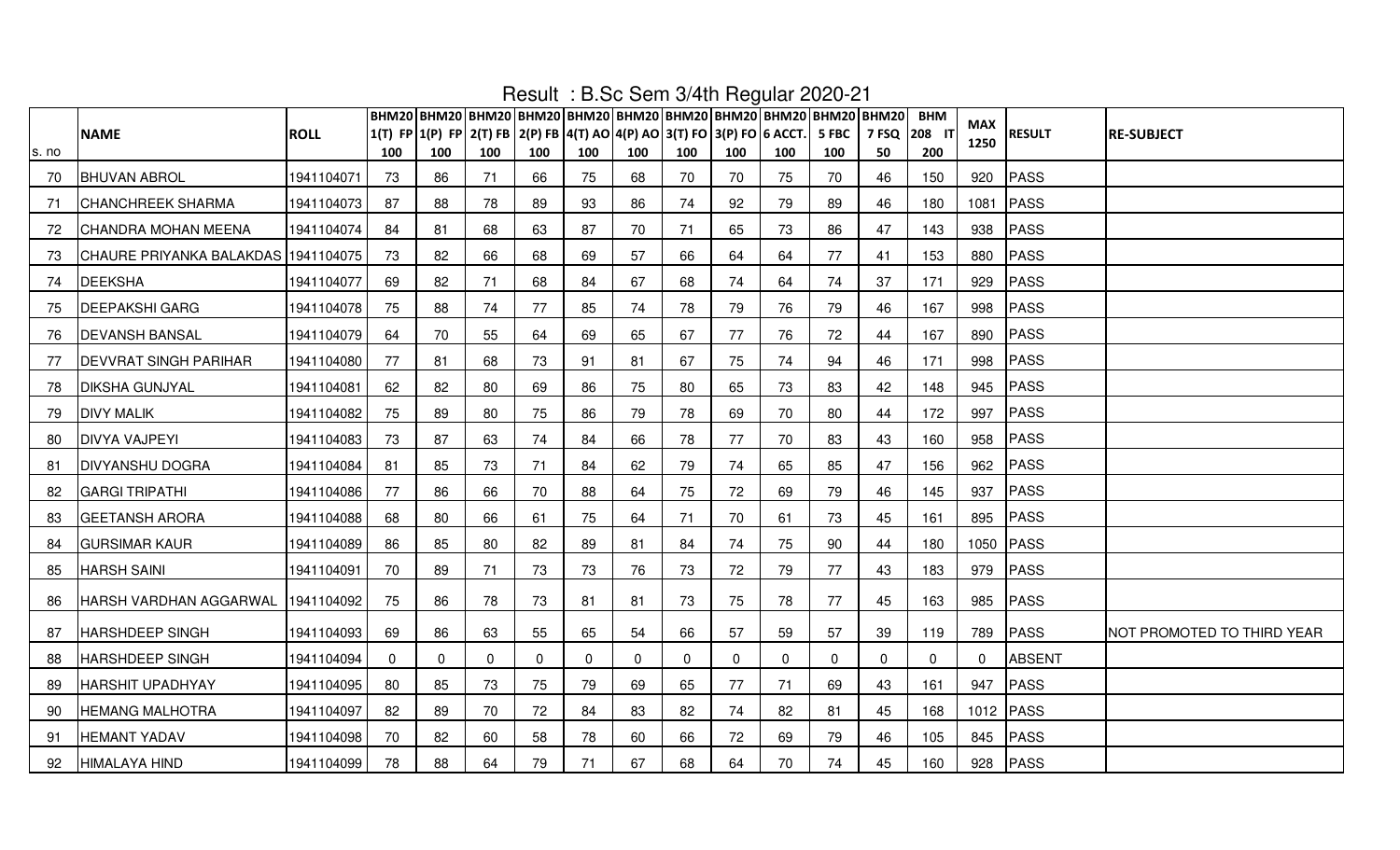|       |                            |             |     |     |     |     |     |     |     |     |                                                                         |       | ВНМ20 ВНМ20 ВНМ20 ВНМ20 ВНМ20 ВНМ20 ВНМ20 ВНМ20 ВНМ20 ВНМ20 ВНМ20 | <b>BHM</b>  |             |               |                   |
|-------|----------------------------|-------------|-----|-----|-----|-----|-----|-----|-----|-----|-------------------------------------------------------------------------|-------|-------------------------------------------------------------------|-------------|-------------|---------------|-------------------|
|       | <b>NAME</b>                | <b>ROLL</b> |     |     |     |     |     |     |     |     | 1(T) FP 1(P) FP 2(T) FB 2(P) FB 4(T) AO 4(P) AO 3(T) FO 3(P) FO 6 ACCT. | 5 FBC | 7 FSQ 208 1                                                       |             | MAX<br>1250 | <b>RESULT</b> | <b>RE-SUBJECT</b> |
| s. no |                            |             | 100 | 100 | 100 | 100 | 100 | 100 | 100 | 100 | 100                                                                     | 100   | 50                                                                | 200         |             |               |                   |
| 93    | <b>HIMANSHU KUMAR</b>      | 1941104100  | 80  | 83  | 74  | 62  | 91  | 74  | 66  | 77  | 78                                                                      | 87    | 47                                                                | 164         | 983         | PASS          |                   |
| 94    | <b>HRIDAY SANGULE</b>      | 1941104102  | 81  | 84  | 66  | 67  | 84  | 71  | 74  | 75  | 68                                                                      | 77    | 46                                                                | 147         | 940         | PASS          |                   |
| 95    | <b>HRIDEY BHATIA</b>       | 1941104103  | 78  | 85  | 76  | 77  | 88  | 74  | 76  | 79  | 73                                                                      | 88    | 43                                                                | 171         |             | 1008 PASS     |                   |
| 96    | <b>INDRAJEET KUMAR</b>     | 1941104104  | 68  | 82  | 71  | 68  | 79  | 65  | 64  | 65  | 75                                                                      | 74    | 47                                                                | 148         |             | 906 PASS      |                   |
| 97    | <b>ISHA SAINI</b>          | 1941104105  | 67  | 82  | 64  | 73  | 80  | 70  | 75  | 67  | 84                                                                      | 82    | 44                                                                | 157         |             | 945 PASS      |                   |
| 98    | <b>ISHAN KAPOOR</b>        | 1941104106  | 77  | 84  | 69  | 68  | 69  | 62  | 65  | 72  | 71                                                                      | 67    | 44                                                                | 129         | 877         | PASS          |                   |
| 99    | <b>ISHAN PANDEY</b>        | 1941104107  | 76  | 81  | 76  | 74  | 88  | 63  | 75  | 74  | 70                                                                      | 78    | 21                                                                | 154         | 930         | PASS          |                   |
| 100   | <b>ISHITA GILL</b>         | 1941104108  | 85  | 82  | 77  | 68  | 83  | 91  | 78  | 77  | 70                                                                      | 77    | 44                                                                | 160         | 992         | <b>PASS</b>   |                   |
| 101   | <b>ISHVINDER SINGH</b>     | 1941104109  |     | 25  | 3   | 15  | 3   | 20  | 3   | 21  | 3                                                                       | 3     | 2                                                                 | $\mathbf 0$ | 98          | <b>ABSENT</b> |                   |
| 102   | <b>JAGRIT GUPTA</b>        | 1941104110  | 77  | 82  | 71  | 78  | 89  | 70  | 76  | 73  | 79                                                                      | 61    | 47                                                                | 166         | 969         | PASS          |                   |
| 103   | <b>JAGRIT SACHDEVA</b>     | 1941104111  | 80  | 87  | 64  | 65  | 87  | 65  | 74  | 72  | 69                                                                      | 77    | 47                                                                | 151         | 938         | PASS          |                   |
| 104   | <b>JAHNVI CHITRANSH</b>    | 1941104112  | 79  | 90  | 89  | 80  | 88  | 82  | 75  | 82  | 81                                                                      | 81    | 45                                                                | 193         |             | 1065 PASS     |                   |
| 105   | JAPVEER SINGH              | 1941104113  | 84  | 82  | 77  | 80  | 91  | 72  | 78  | 76  | 74                                                                      | 77    | 46                                                                | 160         |             | 997   PASS    |                   |
| 106   | <b>JASKARAN SINGH</b>      | 1941104114  | 78  | 85  | 67  | 79  | 78  | 90  | 73  | 83  | 77                                                                      | 92    | 50                                                                | 150         |             | 1002 PASS     |                   |
| 107   | <b>JASLEEN KAUR</b>        | 1941104115  | 85  | 86  | 78  | 82  | 90  | 86  | 77  | 79  | 79                                                                      | 73    | 46                                                                | 163         |             | 1024 PASS     |                   |
| 108   | JAYESHTH JHAMAT            | 1941104116  | 61  | 80  | 68  | 65  | 60  | 55  | 57  | 72  | 53                                                                      | 60    | 37                                                                | 146         |             | 814 PASS      |                   |
| 109   | JEEVEN PONDEL              | 1941104117  | 52  | 83  | 70  | 65  | 83  | 78  | 78  | 71  | 71                                                                      | 78    | 46                                                                | 137         |             | 912 PASS      |                   |
| 110   | <b>JITENDRA KUMAR ARYA</b> | 1941104118  | 70  | 83  | 69  | 67  | 60  | 69  | 69  | 58  | 67                                                                      | 67    | 39                                                                | 135         |             | 853 PASS      |                   |
| 111   | <b>JUNAID KHAN</b>         | 1941104119  | 81  | 84  | 71  | 66  | 80  | 80  | 72  | 76  | 64                                                                      | 79    | 49                                                                | 148         |             | 950 PASS      |                   |
| 112   | JYOTIRADITYA SHARMA        | 1941104120  | 84  | 83  | 77  | 71  | 89  | 63  | 81  | 77  | 66                                                                      | 82    | 47                                                                | 158         |             | 978 PASS      |                   |
| 113   | <b>KANIKA SHARMA</b>       | 1941104121  | 83  | 85  | 72  | 71  | 88  | 77  | 81  | 76  | 76                                                                      | 85    | 44                                                                | 175         |             | 1013 PASS     |                   |
| 114   | <b>KARTIK SAINI</b>        | 1941104122  | 82  | 84  | 67  | 65  | 80  | 70  | 80  | 67  | 79                                                                      | 87    | 47                                                                | 149         | 957         | PASS          |                   |
|       | 115 KHUSHI AGARWAL         | 1941104123  | 76  | 82  | 78  | 72  | 84  | 74  | 75  | 72  | 70                                                                      | 82    | 48                                                                | 152         |             | 965 PASS      |                   |

Result : B.Sc Sem 3/4th Regular 2020-21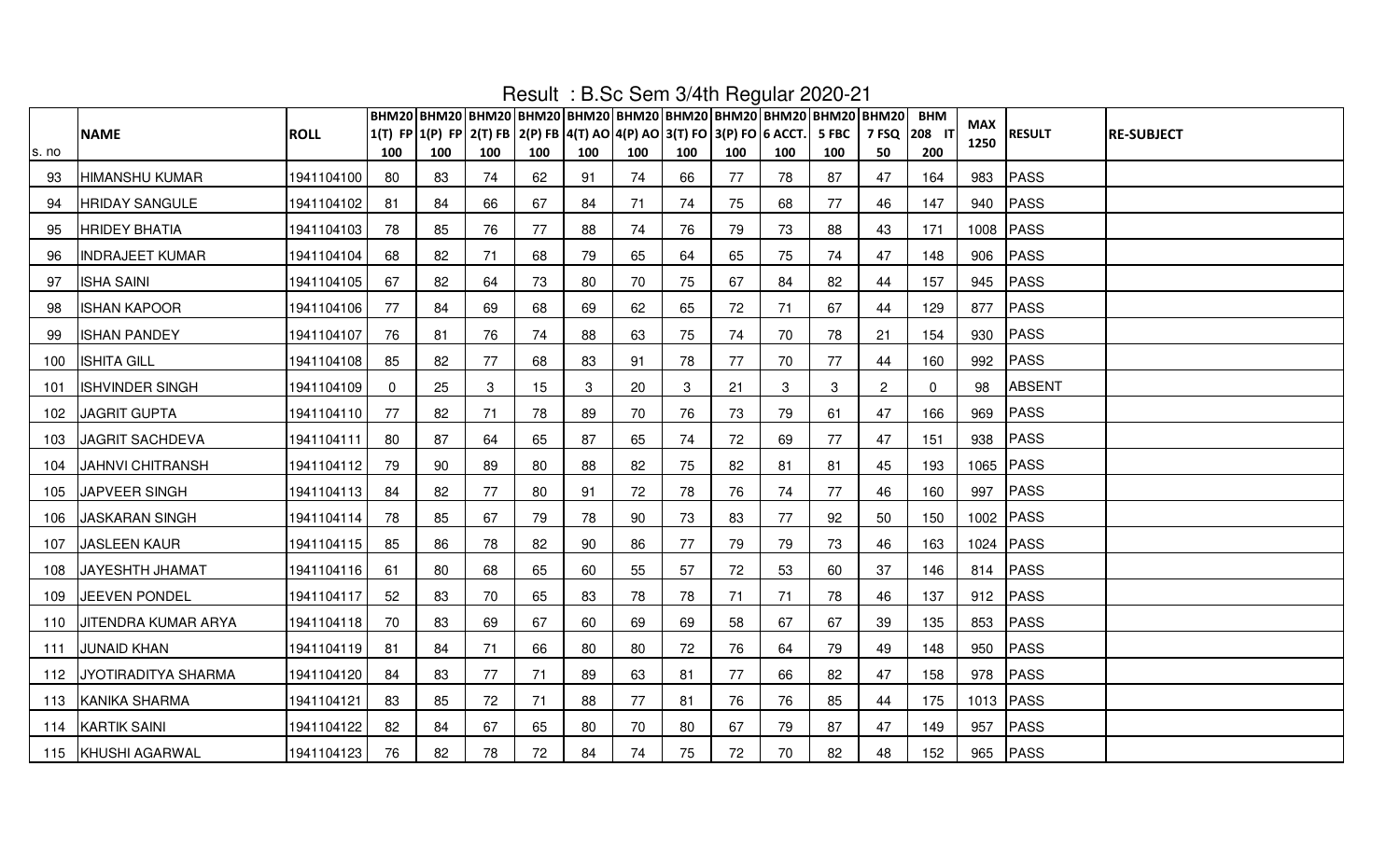|       |                             |             |     |     |             |     |              |     |             |             | ВНМ20 ВНМ20 ВНМ20 ВНМ20 ВНМ20 ВНМ20 ВНМ20 ВНМ20 ВНМ20 ВНМ20 ВНМ20                                  |          |             | <b>BHM</b>  |              |                  |                   |
|-------|-----------------------------|-------------|-----|-----|-------------|-----|--------------|-----|-------------|-------------|----------------------------------------------------------------------------------------------------|----------|-------------|-------------|--------------|------------------|-------------------|
|       | <b>NAME</b>                 | <b>ROLL</b> |     |     |             |     |              |     |             |             | $ 1(T)$ FP $ 1(P)$ FP $ 2(T)$ FB $ 2(P)$ FB $ 4(T)$ AO $ 4(P)$ AO $ 3(T)$ FO $ 3(P)$ FO $ 6$ ACCT. | 5 FBC    | 7 FSQ 208 F |             | <b>MAX</b>   | <b>RESULT</b>    | <b>RE-SUBJECT</b> |
| s. no |                             |             | 100 | 100 | 100         | 100 | 100          | 100 | 100         | 100         | 100                                                                                                | 100      | 50          | 200         | 1250         |                  |                   |
| 116   | KIRTIKA GUPTA               | 1941104124  | 75  | 69  | 72          | 61  | 87           | 75  | 68          | 63          | 23                                                                                                 | 76       | 40          | 134         |              | 843 RE-APPEAR    | 206,              |
| 117   | <b>KRITANK</b>              | 1941104125  | 75  | 88  | 72          | 63  | 69           | 69  | 60          | 74          | 66                                                                                                 | 68       | 41          | 114         | 859          | PASS             |                   |
| 118   | <b>KUVAMJOT SINGH SETHI</b> | 1941104126  | 74  | 81  | 77          | 71  | 79           | 64  | 69          | 70          | 77                                                                                                 | 70       | 47          | 161         | 940          | PASS             |                   |
| 119   | <b>LAKSHAY</b>              | 1941104127  | 83  | 86  | 74          | 65  | 84           | 78  | 79          | 67          | 79                                                                                                 | 86       | 45          | 139         |              | 965 PASS         |                   |
| 120   | <b>LAKSHAY PASRIJA</b>      | 1941104128  | -71 | 80  | 72          | 66  | 67           | -61 | 70          | 64          | 70                                                                                                 | 68       | 44          | 132         | 865          | PASS             |                   |
| 121   | <b>LAKSHAY SAINI</b>        | 1941104129  | 75  | 83  | 64          | 69  | 91           | 61  | 63          | 75          | 79                                                                                                 | 79       | 44          | 157         |              | 940 PASS         |                   |
| 122   | <b>LAKSHAYA SONDHI</b>      | 1941104130  | 81  | 87  | 79          | 87  | 88           | 88  | 84          | 82          | 77                                                                                                 | 89       | 49          | 192         |              | 1083 PASS        |                   |
| 123   | <b>MAHAK MALIK</b>          | 1941104131  | 83  | 81  | 79          | 80  | 70           | 88  | 78          | 76          | 72                                                                                                 | 84       | 46          | 173         |              | 1010 PASS        |                   |
| 124   | <b>MANAV GIDWANI</b>        | 1941104132  | 43  | 84  | 50          | 73  | 76           | 44  | 72          | 70          | 73                                                                                                 | 80       | 37          | 151         | 853          | <b>RE-APPEAR</b> | 204P,             |
| 125   | <b>MANAV PANDIYAR</b>       | 1941104133  | 0   | 0   | $\mathbf 0$ | 0   | 0            | 0   | $\mathbf 0$ | $\mathbf 0$ | 0                                                                                                  | 0        | 0           | 0           | $\mathbf 0$  | <b>RTW</b>       |                   |
| 126   | <b>MANISH KUMAR</b>         | 1941104134  | 53  | 81  | 60          | 60  | 43           | 64  | 60          | 65          | 67                                                                                                 | 74       | 38          | 128         | 793          | PASS             |                   |
| 127   | <b>MANREET KAUR</b>         | 1941104135  | 83  | 86  | 75          | 76  | 82           | 80  | 77          | 78          | 80                                                                                                 | 81       | 49          | 160         |              | 1007 PASS        |                   |
| 128   | MANVI DUBEY                 | 1941104136  | 79  | 87  | 79          | 79  | 89           | 86  | 83          | 69          | 75                                                                                                 | 82       | 47          | 178         |              | 1033 PASS        |                   |
| 129   | <b>MAYUR DHIMAN</b>         | 1941104138  |     | 0   | $\mathbf 0$ | 0   | $\mathbf{0}$ | 0   | $\mathbf 0$ | $\mathbf 0$ | $\Omega$                                                                                           | $\Omega$ | $\Omega$    | $\mathbf 0$ | $\mathbf{0}$ | <b>ABSENT</b>    |                   |
| 130   | <b>MIHIR KAUSHAL</b>        | 1941104139  | 83  | 86  | 75          | 79  | 87           | 68  | 75          | 86          | 71                                                                                                 | 77       | 47          | 170         |              | 1004 PASS        |                   |
| 131   | <b>MOHD SAHIL</b>           | 1941104141  | 77  | 86  | 74          | 68  | 85           | 76  | 73          | 71          | 74                                                                                                 | 70       | 46          | 143         |              | 943   PASS       |                   |
| 132   | <b>MOHD AHMAD KHALID</b>    | 1941104142  | 82  | 88  | 73          | 73  | 76           | 78  | 79          | 73          | 72                                                                                                 | 78       | 47          | 182         |              | 1001 PASS        |                   |
| 133   | <b>MOHIT KUMAR</b>          | 1941104143  | 74  | 80  | 67          | 55  | 65           | 60  | 63          | 68          | 66                                                                                                 | 57       | 33          | 118         |              | 806 PASS         |                   |
| 134   | <b>NAMAN DEV</b>            | 1941104144  | 71  | 66  | 68          | 62  | 77           | 58  | 67          | 58          | 59                                                                                                 | 71       | 42          | 138         | 837          | PASS             |                   |
| 135   | <b>NAMAN KABRA</b>          | 1941104145  | 74  | 67  | 68          | 62  | 72           | 68  | 67          | 59          | 74                                                                                                 | 79       | 41          | 170         | 901          | <b>PASS</b>      |                   |
| 136   | <b>NAMAN KATARIA</b>        | 1941104146  | 72  | 62  | 68          | 60  | 80           | 70  | 61          | 60          | 77                                                                                                 | 79       | 45          | 139         | 873          | PASS             |                   |
| 137   | <b>NANDINI CHATURVEDI</b>   | 1941104148  | 78  | 90  | 75          | 79  | 84           | 91  | 74          | 77          | 73                                                                                                 | 74       | 45          | 193         |              | 1033   PASS      |                   |
| 138   | NANDIT THAPPA               | 1941104149  | 76  | 71  | 60          | 63  | 70           | 79  | 63          | 65          | 74                                                                                                 | 68       | 47          | 141         |              | 877 PASS         |                   |

Result : B.Sc Sem 3/4th Regular 2020-21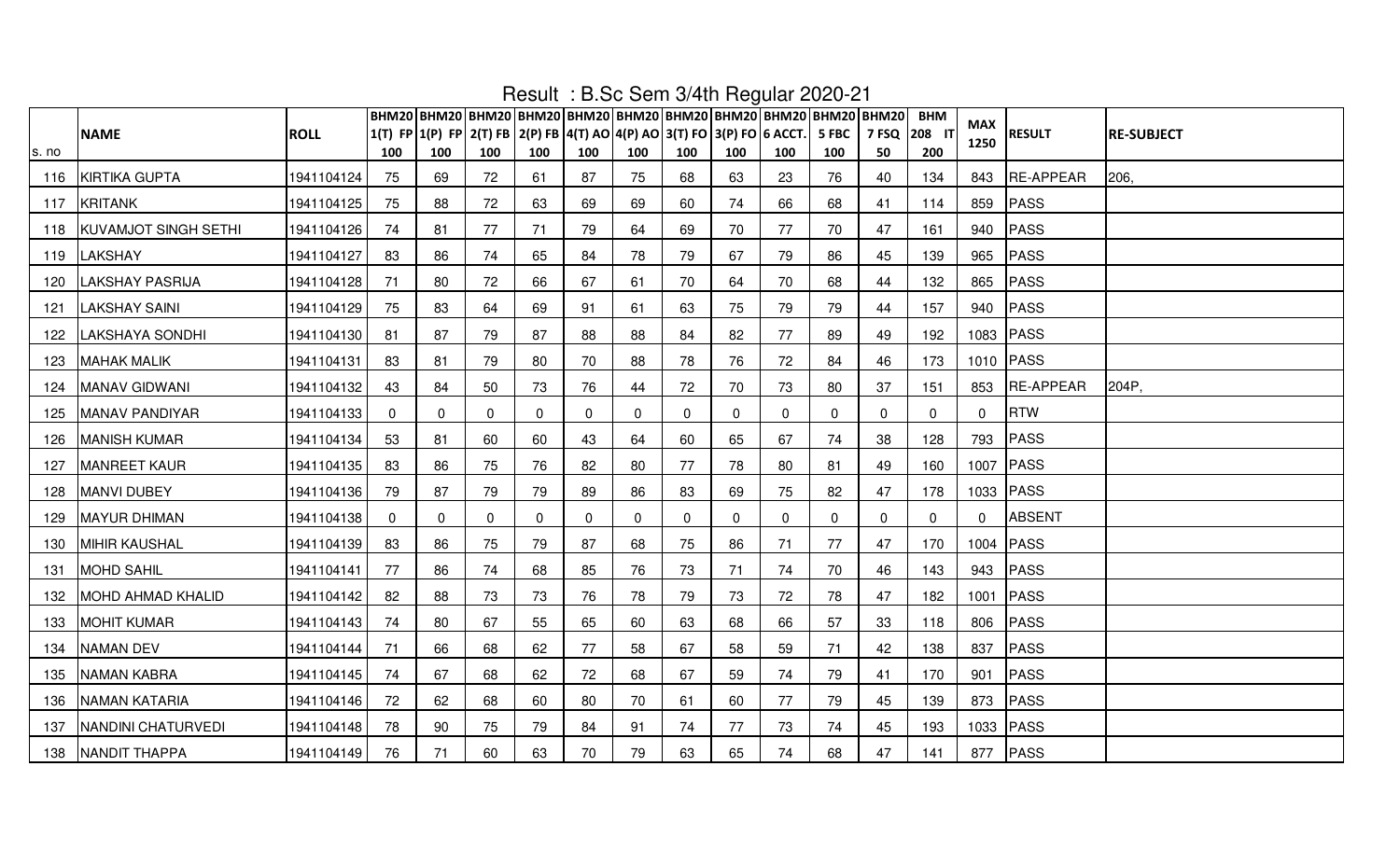|       |                         |             |              |                                                                         |          |          |     |              |              |              |              |          | ВНМ20 ВНМ20 ВНМ20 ВНМ20 ВНМ20 ВНМ20 ВНМ20 ВНМ20 ВНМ20 ВНМ20 ВНМ20 | <b>BHM</b>   |             |               |                   |
|-------|-------------------------|-------------|--------------|-------------------------------------------------------------------------|----------|----------|-----|--------------|--------------|--------------|--------------|----------|-------------------------------------------------------------------|--------------|-------------|---------------|-------------------|
|       | <b>NAME</b>             | <b>ROLL</b> |              | 1(T) FP 1(P) FP 2(T) FB 2(P) FB 4(T) AO 4(P) AO 3(T) FO 3(P) FO 6 ACCT. |          |          |     |              |              |              |              | 5 FBC    | 7 FSQ 208 IT                                                      |              | MAX<br>1250 | <b>RESULT</b> | <b>RE-SUBJECT</b> |
| s. no |                         |             | 100          | 100                                                                     | 100      | 100      | 100 | 100          | 100          | 100          | 100          | 100      | 50                                                                | 200          |             |               |                   |
| 139   | NARENDER SINGH BHATI    | 1941104150  | 62           | 76                                                                      | 70       | 73       | 80  | 82           | 68           | 74           | 73           | 78       | 46                                                                | 162          | 944         | PASS          |                   |
| 140   | <b>NEERAJ CHAUHAN</b>   | 1941104151  | $\mathbf{0}$ | $\mathbf{0}$                                                            | $\Omega$ | $\Omega$ | 0   | $\mathbf{0}$ | $\mathbf{0}$ | $\mathbf{0}$ | $\mathbf{0}$ | $\Omega$ | $\Omega$                                                          | $\mathbf{0}$ | $\Omega$    | <b>ABSENT</b> |                   |
| 141   | <b>NEHA</b>             | 1941104152  | 56           | 67                                                                      | 63       | 63       | 64  | 83           | 59           | 66           | 74           | 72       | 46                                                                | 165          |             | 878 PASS      |                   |
| 142   | <b>NIKHIL RAI</b>       | 1941104153  | 77           | 67                                                                      | 72       | 60       | 81  | 70           | 79           | 68           | 72           | 80       | 45                                                                | 179          |             | 950 PASS      |                   |
| 143   | <b>NIKITA BARMAN</b>    | 1941104154  | 85           | 81                                                                      | 82       | 68       | 86  | 83           | 79           | 79           | 75           | 86       | 42                                                                | 180          |             | 1026 PASS     |                   |
| 144   | <b>NISHIKANT KUMAR</b>  | 1941104156  | 75           | 75                                                                      | 71       | 57       | 79  | 54           | 68           | 75           | 80           | 77       | 42                                                                | 143          |             | 896   PASS    |                   |
| 145   | <b>NITIKA GUPTA</b>     | 1941104157  | 79           | 70                                                                      | 77       | 62       | 89  | 79           | 74           | 68           | 77           | 76       | 45                                                                | 163          |             | 959   PASS    |                   |
| 146   | <b>NITISH KUMAR</b>     | 1941104158  | 85           | 71                                                                      | 83       | 53       | 90  | 77           | 82           | 67           | 84           | 86       | 48                                                                | 180          |             | 1006 PASS     |                   |
| 147   | NOORDEEP BHALLA         | 1941104159  | 74           | 65                                                                      | 67       | 67       | 68  | 68           | 75           | 59           | 64           | 78       | 43                                                                | 153          | 881         | PASS          |                   |
| 148   | <b>OJASVI GUPTA</b>     | 1941104160  | 76           | 83                                                                      | 77       | 71       | 83  | 64           | 74           | 71           | 76           | 73       | 43                                                                | 161          |             | 952 PASS      |                   |
| 149   | <b>OMANG SIKKA</b>      | 1941104161  | 72           | 63                                                                      | 66       | 53       | 71  | 65           | 65           | 60           | 65           | 70       | 42                                                                | 142          |             | 834 PASS      |                   |
| 150   | <b>PADMA NAMGAIL</b>    | 1941104162  | 48           | 72                                                                      | 41       | 59       | 36  | 69           | 54           | 66           | 45           | 59       | 39                                                                | 158          |             | 746 RE-APPEAR | 204T,             |
| 151   | <b>PANKAJ KUMAR</b>     | 1941104163  | 76           | 69                                                                      | 78       | 57       | 85  | 89           | 71           | 72           | 77           | 75       | 49                                                                | 160          |             | 958   PASS    |                   |
| 152   | <b>PARAMVIR SINGH</b>   | 1941104164  | 83           | 68                                                                      | 74       | 70       | 80  | 77           | 74           | 65           | 75           | 84       | 44                                                                | 148          |             | 942 PASS      |                   |
| 153   | <b>PARINEETA PATHAK</b> | 1941104165  | 85           | 72                                                                      | 87       | 81       | 93  | 95           | 85           | 91           | 82           | 88       | 47                                                                | 199          |             | 1105 PASS     |                   |
| 154   | PARTH                   | 1941104166  | 84           | 89                                                                      | 75       | 75       | 78  | 91           | 80           | 87           | 84           | 80       | 45                                                                | 150          |             | 1018 PASS     |                   |
| 155   | <b>PARTH BHANDARI</b>   | 1941104167  | 81           | 67                                                                      | 60       | 63       | 76  | 60           | 71           | 64           | 72           | 73       | 40                                                                | 164          | 891         | PASS          |                   |
| 156   | <b>PARTH WAHI</b>       | 1941104168  | 79           | 88                                                                      | 77       | 66       | 83  | 75           | 77           | 75           | 73           | 80       | 47                                                                | 180          |             | 1000 PASS     |                   |
| 157   | PARYASH                 | 1941104169  | 72           | 87                                                                      | 72       | 71       | 72  | 78           | 62           | 76           | 76           | 74       | 43                                                                | 152          |             | 935 PASS      |                   |
| 158   | PRAJJWAL                | 1941104170  | 67           | 78                                                                      | 57       | 65       | 78  | 67           | 67           | 73           | 76           | 69       | 45                                                                | 165          | 907         | <b>PASS</b>   |                   |
| 159   | <b>PRANAV RAJPUT</b>    | 1941104171  | 77           | 76                                                                      | 75       | 62       | 87  | 78           | 74           | 76           | 77           | 74       | 44                                                                | 155          |             | 955 PASS      |                   |
| 160   | <b>PRASHANT SANGWAN</b> | 1941104172  | 85           | 79                                                                      | 77       | 80       | 82  | 76           | 76           | 75           | 74           | 79       | 43                                                                | 154          |             | 980 PASS      |                   |
|       | 161   PRASHANT SINGH    | 1941104173  | 72           | 76                                                                      | 68       | 63       | 69  | 82           | 66           | 76           | 74           | 76       | 48                                                                | 119          |             | 889 PASS      |                   |

Result : B.Sc Sem 3/4th Regular 2020-21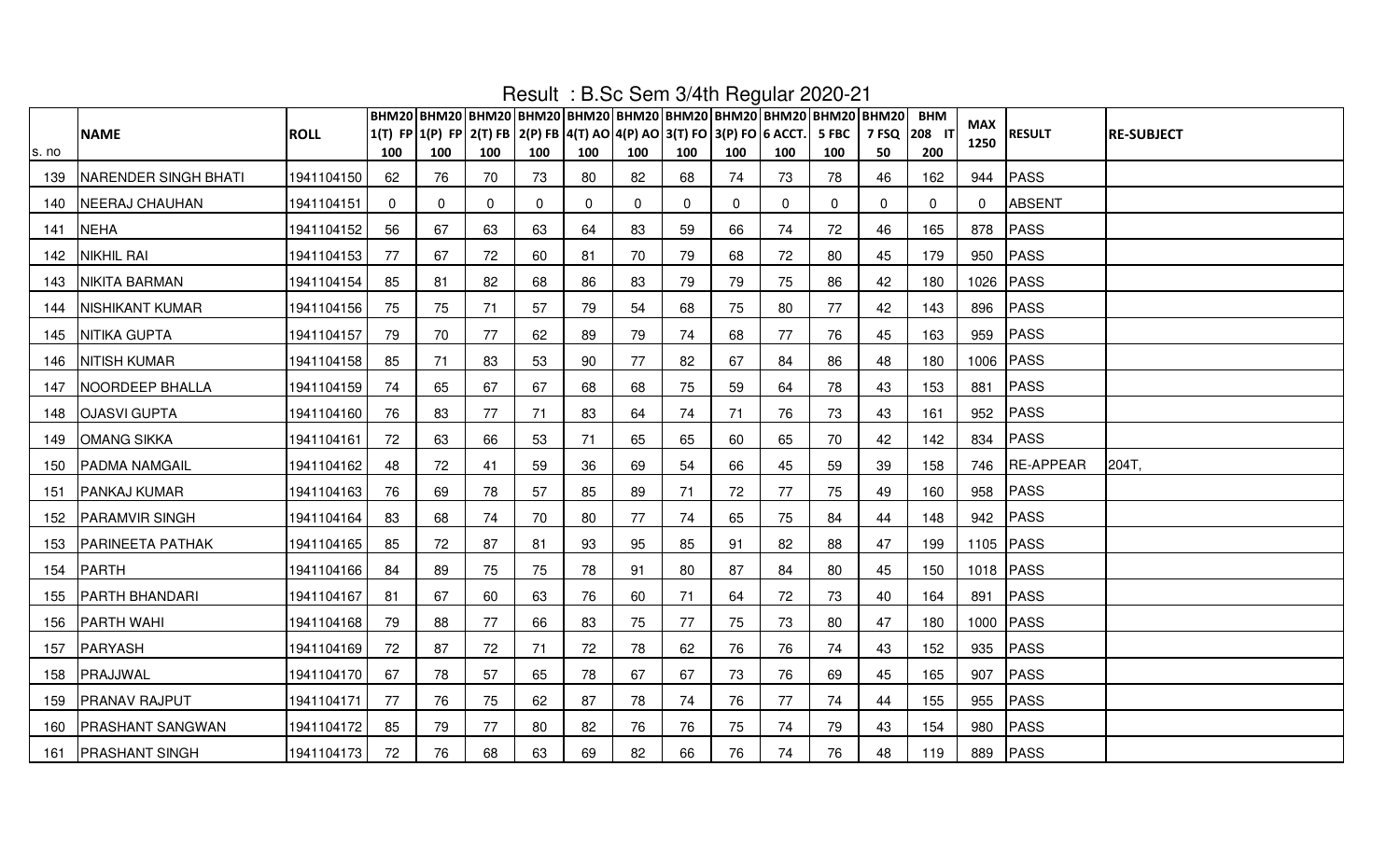|       |                          |             |          | ВНМ20   ВНМ20   ВНМ20   ВНМ20   ВНМ20   ВНМ20   ВНМ20   ВНМ20   ВНМ20   ВНМ20   ВНМ20  <br>1(T) FP 1(P) FP 2(T) FB 2(P) FB 4(T) AO 4(P) AO 3(T) FO 3(P) FO 6 ACCT. |              | $1.00011 - 1.0100$ 00111 07 1011 1090101 20 |          |          |              |             |          | 5 FBC    | 7 FSQ 208 IT | <b>BHM</b> | MAX      |               |                   |
|-------|--------------------------|-------------|----------|--------------------------------------------------------------------------------------------------------------------------------------------------------------------|--------------|---------------------------------------------|----------|----------|--------------|-------------|----------|----------|--------------|------------|----------|---------------|-------------------|
| s. no | <b>NAME</b>              | <b>ROLL</b> | 100      | 100                                                                                                                                                                | 100          | 100                                         | 100      | 100      | 100          | 100         | 100      | 100      | 50           | 200        | 1250     | <b>RESULT</b> | <b>RE-SUBJECT</b> |
| 162   | <b>PRATEEK KUMAR</b>     | 1941104174  | 48       | 75                                                                                                                                                                 | 59           | 64                                          | 67       | 64       | 53           | 67          | 73       | 70       | 40           | 156        | 836      | PASS          |                   |
| 163   | <b>PRATIK SHARMA</b>     | 1941104175  | 72       | 57                                                                                                                                                                 | 62           | 61                                          | 74       | 64       | 61           | 71          | 71       | 73       | 45           | 145        |          | 856 PASS      |                   |
| 164   | <b>PRATYAKSH YADAV</b>   | 1941104176  | 74       | 61                                                                                                                                                                 | 63           | 60                                          | 77       | 58       | 71           | 67          | 71       | 66       | 41           | 163        |          | 872 PASS      |                   |
| 165   | <b>PREM SHEKHAR</b>      | 1941104177  | 69       | 66                                                                                                                                                                 | 65           | 54                                          | 79       | 70       | 58           | 66          | 74       | 72       | 40           | 118        |          | 831 PASS      |                   |
| 166   | <b>PRIKSHIT MALIK</b>    | 1941104178  | 89       | 84                                                                                                                                                                 | 74           | 66                                          | 91       | 86       | 76           | 81          | 80       | 87       | 48           | 174        |          | 1036 PASS     |                   |
| 167   | <b>PRINCE GUPTA</b>      | 1941104179  | 71       | 67                                                                                                                                                                 | 65           | 53                                          | 82       | 74       | 76           | 73          | 76       | 77       | 45           | 115        |          | 874 PASS      |                   |
| 168   | <b>PRIYANSHU KUMAR</b>   | 1941104180  | 84       | 66                                                                                                                                                                 | 74           | 55                                          | 80       | 72       | 67           | 70          | 73       | 85       | 46           | 131        |          | 903 PASS      |                   |
| 169   | <b>PULKIT NARULA</b>     | 1941104181  | 84       | 79                                                                                                                                                                 | 73           | 55                                          | 77       | 76       | 78           | 76          | 77       | 84       | 48           | 166        |          | 973 PASS      |                   |
| 170   | RAHUL                    | 1941104183  | 87       | 80                                                                                                                                                                 | 67           | 74                                          | 81       | 73       | 76           | 68          | 77       | 76       | 46           | 164        |          | 969 PASS      |                   |
| 171   | RAHUL BHARDWAJ           | 1941104184  | 84       | 70                                                                                                                                                                 | 71           | 66                                          | 86       | 73       | 75           | 65          | 72       | 85       | 43           | 165        |          | 955 PASS      |                   |
| 172   | <b>RAHUL KUMAR</b>       | 1941104185  | 69       | 62                                                                                                                                                                 | 64           | 58                                          | 52       | 67       | 57           | 65          | 66       | 72       | 46           | 105        |          | 783 PASS      |                   |
| 173   | <b>RAHUL KUMAR</b>       | 1941104186  | 81       | 82                                                                                                                                                                 | 67           | 61                                          | 80       | 85       | 69           | 73          | 77       | 72       | 44           | 111        |          | 902 PASS      |                   |
| 174   | <b>RAHUL KUNDU</b>       | 1941104187  | 75       | 88                                                                                                                                                                 | 68           | 58                                          | 72       | 77       | 72           | 77          | 74       | 78       | 48           | 161        |          | 948 PASS      |                   |
| 175   | <b>RAJA AGRAWAL</b>      | 1941104188  | 73       | 69                                                                                                                                                                 | 74           | 72                                          | 91       | 80       | 62           | 73          | 77       | 91       | 47           | 119        |          | 928 PASS      |                   |
| 176   | RAKHDAN                  | 1941104189  | 75       | 87                                                                                                                                                                 | 70           | 61                                          | 81       | 78       | 82           | 71          | 81       | 73       | 42           | 104        |          | 905 PASS      |                   |
| 177   | <b>RAKTIMA DEY</b>       | 1941104190  | 77       | 79                                                                                                                                                                 | 75           | 71                                          | 86       | 87       | 79           | 74          | 72       | 78       | 47           | 151        |          | 976 PASS      |                   |
| 178   | <b>RISHABH KUMAR</b>     | 1941104192  | 63       | 64                                                                                                                                                                 | 71           | 58                                          | 73       | 68       | 64           | 67          | 77       | 81       | 43           | 154        |          | 883 PASS      |                   |
| 179   | <b>RISHI DAUKIA</b>      | 1941104193  | 80       | 75                                                                                                                                                                 | 75           | 75                                          | 85       | 88       | 78           | 75          | 68       | 78       | 48           | 143        |          | 968 PASS      |                   |
| 180   | <b>RISHI RAJ RATHORE</b> | 1941104194  | 82       | 66                                                                                                                                                                 | 59           | 57                                          | 78       | 75       | 75           | 71          | 71       | 78       | 45           | 125        |          | 882 PASS      |                   |
| 181   | <b>RITIK KANOJIA</b>     | 1941104195  | 74       | 62                                                                                                                                                                 | 71           | 57                                          | 89       | 75       | 65           | 59          | 76       | 75       | 46           | 164        |          | 913 PASS      |                   |
| 182   | <b>RITIK NARULA</b>      | 1941104197  | $\Omega$ | $\mathbf{0}$                                                                                                                                                       | $\mathbf{0}$ | 0                                           | $\Omega$ | $\Omega$ | $\mathbf{0}$ | $\mathbf 0$ | $\Omega$ | $\Omega$ | $\Omega$     | $\Omega$   | $\Omega$ | ABSENT        |                   |
| 183   | <b>RITWIK CHANDNA</b>    | 1941104198  | 79       | 69                                                                                                                                                                 | 65           | 53                                          | 89       | 69       | 75           | 74          | 66       | 76       | 45           | 136        |          | 896 PASS      |                   |
| 184   | <b>ROHIT CHAUDHARY</b>   | 1941104199  | 78       | 81                                                                                                                                                                 | 75           | 67                                          | 80       | 78       | 70           | 76          | 72       | 73       | 41           | 149        |          | 940 PASS      |                   |

Result : B.Sc Sem 3/4th Regular 2020-21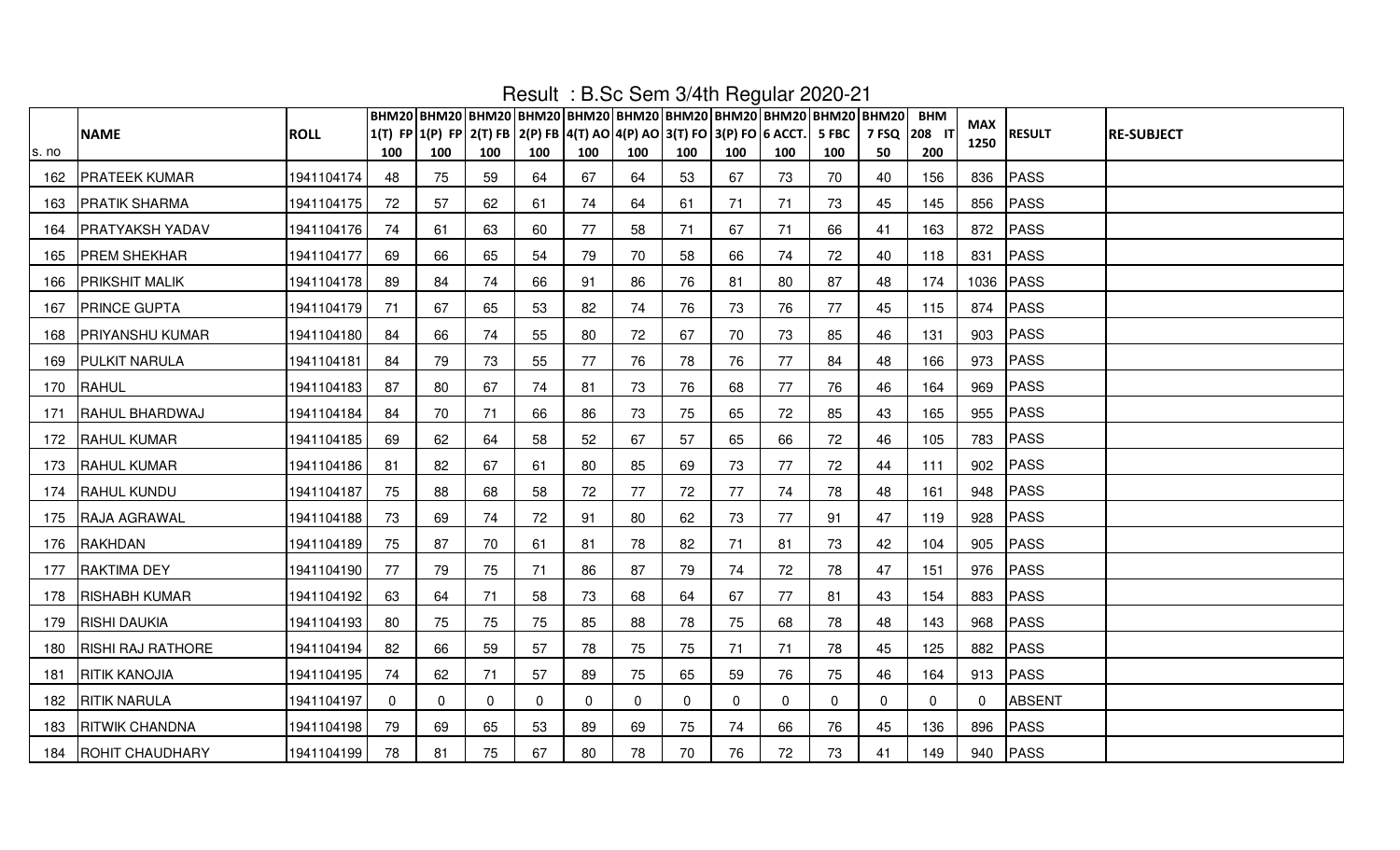|       |                                    |             |     | ВНМ20 ВНМ20 ВНМ20 ВНМ20 ВНМ20 ВНМ20 ВНМ20 ВНМ20 ВНМ20 ВНМ20 ВНМ20       |     |     |     |     |     |     |     |       |             | <b>BHM</b> |            |                  |                              |
|-------|------------------------------------|-------------|-----|-------------------------------------------------------------------------|-----|-----|-----|-----|-----|-----|-----|-------|-------------|------------|------------|------------------|------------------------------|
|       | <b>NAME</b>                        | <b>ROLL</b> |     | 1(T) FP 1(P) FP 2(T) FB 2(P) FB 4(T) AO 4(P) AO 3(T) FO 3(P) FO 6 ACCT. |     |     |     |     |     |     |     | 5 FBC | 7 FSQ 208 1 |            | <b>MAX</b> | <b>RESULT</b>    | <b>RE-SUBJECT</b>            |
| s. no |                                    |             | 100 | 100                                                                     | 100 | 100 | 100 | 100 | 100 | 100 | 100 | 100   | 50          | 200        | 1250       |                  |                              |
| 185   | <b>ROHIT SINGH</b>                 | 1941104200  | 74  | 46                                                                      | 62  | 53  | 81  | 68  | 62  | 69  | 66  | 72    | 41          | 146        | 840        | <b>RE-APPEAR</b> | 201P,                        |
| 186   | <b>ROSHAN VISHWAKARMA</b>          | 1941104201  | 79  | 55                                                                      | 63  | 59  | 73  | 56  | 73  | 66  | 58  | 75    | 44          | 109        | 810        | PASS             |                              |
| 187   | SAARTHAK ISHRAWAT                  | 1941104202  | 84  | 45                                                                      | 64  | 64  | 81  | 59  | 71  | 63  | 66  | 79    | 43          | 112        | 831        | <b>RE-APPEAR</b> | 201P,                        |
| 188   | <b>SACHIN KUMAR</b>                | 1941104203  | 68  | 58                                                                      | 62  | 59  | 71  | 60  | 68  | 66  | 66  | 72    | 42          | 155        | 847        | PASS             |                              |
| 189   | <b>SACHIN KUMAR</b>                | 1941104204  | 71  | 63                                                                      | 76  | 56  | 73  | 65  | 68  | 68  | 68  | 79    | 48          | 165        | 900        | PASS             |                              |
| 190   | <b>SAFALTA</b>                     | 1941104205  | 76  | 62                                                                      | 74  | 61  | 80  | 70  | 68  | 61  | 70  | 70    | 43          | 151        | 886        | PASS             |                              |
| 191   | SAH ANJALI KUMARI UMESH            | 1941104206  | 48  | 27                                                                      | 54  | 18  | 41  | 20  | 48  | 21  | 60  | 66    | 37          | 0          | 440        | FAIL             | 201P, 202P, 204P, 203P, 208, |
| 192   | SAHEJPREET SINGH WADHWA 1941104207 |             | 79  | 44                                                                      | 74  | 57  | 78  | 58  | 69  | 61  | 64  | 77    | 40          | 107        | 808        | RE-APPEAR        | 201P,                        |
| 193   | <b>SAHIL SHARMA</b>                | 1941104209  | 61  | 76                                                                      | 62  | 61  | 58  | 64  | 64  | 79  | 64  | 71    | 46          | 132        | 838        | PASS             |                              |
| 194   | <b>SAHIL YADAV</b>                 | 1941104210  | 63  | 76                                                                      | 68  | 56  | 79  | 80  | 67  | 73  | 71  | 71    | 44          | 134        | 882        | PASS             |                              |
| 195   | <b>SAKSHI</b>                      | 1941104211  | 92  | 83                                                                      | 82  | 65  | 88  | 81  | 78  | 73  | 72  | 83    | 44          | 157        | 998        | <b>PASS</b>      |                              |
| 196   | <b>SAKSHI SHARMA</b>               | 1941104212  | 86  | 84                                                                      | 80  | 70  | 84  | 78  | 76  | 73  | 73  | 77    | 43          | 172        | 996        | PASS             |                              |
| 197   | <b>SANCHIT GIRI</b>                | 1941104213  | 73  | 67                                                                      | 70  | 53  | 83  | 63  | 66  | 72  | 80  | 75    | 44          | 167        |            | 913 PASS         |                              |
| 198   | SANDEEP SINGH SAINI                | 1941104214  | 80  | 83                                                                      | 72  | 71  | 78  | 81  | 77  | 74  | 79  | 88    | 44          | 157        | 984        | PASS             |                              |
| 199   | <b>SANIYA BAWEJA</b>               | 1941104215  | 80  | 68                                                                      | 75  | 62  | 84  | 71  | 66  | 73  | 66  | 81    | 45          | 175        | 946        | PASS             |                              |
| 200   | <b>SANKET UPADHYAYA</b>            | 1941104216  | 73  | 74                                                                      | 71  | 65  | 90  | 74  | 65  | 76  | 80  | 76    | 46          | 168        | 958        | PASS             |                              |
| 201   | <b>SANSKAR SHUKLA</b>              | 1941104217  | 60  | 77                                                                      | 73  | 81  | 80  | 72  | 70  | 75  | 73  | 82    | 47          | 175        | 965        | PASS             |                              |
| 202   | <b>SARBJOT SINGH</b>               | 1941104218  | 77  | 68                                                                      | 68  | 64  | 67  | 73  | 66  | 72  | 74  | 81    | 42          | 154        | 906        | <b>PASS</b>      |                              |
| 203   | <b>SARTHAK KAPOOR</b>              | 1941104219  | 86  | 82                                                                      | 74  | 69  | 87  | 73  | 76  | 76  | 67  | 82    | 48          | 149        | 969        | PASS             |                              |
| 204   | SARTHAK NISCHAL                    | 1941104220  | 75  | 81                                                                      | 62  | 70  | 75  | 74  | 71  | 70  | 68  | 75    | 39          | 163        | 923        | <b>PASS</b>      |                              |
| 205   | <b>SHALEEN MATHUR</b>              | 1941104221  | 82  | 73                                                                      | 74  | 69  | 83  | 71  | 79  | 63  | 82  | 87    | 47          | 174        | 984        | PASS             |                              |
| 206   | SHEHBAAZ SINGH                     | 1941104224  | 58  | 68                                                                      | 59  | 62  | 74  | 68  | 71  | 69  | 80  | 74    | 40          | 146        | 869        | PASS             |                              |
| 207   | <b>SHIVAM KAPADIA</b>              | 1941104225  | 77  | 71                                                                      | 59  | 57  | 66  | 64  | 70  | 69  | 69  | 77    | 39          | 130        |            | 848 PASS         |                              |

Result : B.Sc Sem 3/4th Regular 2020-21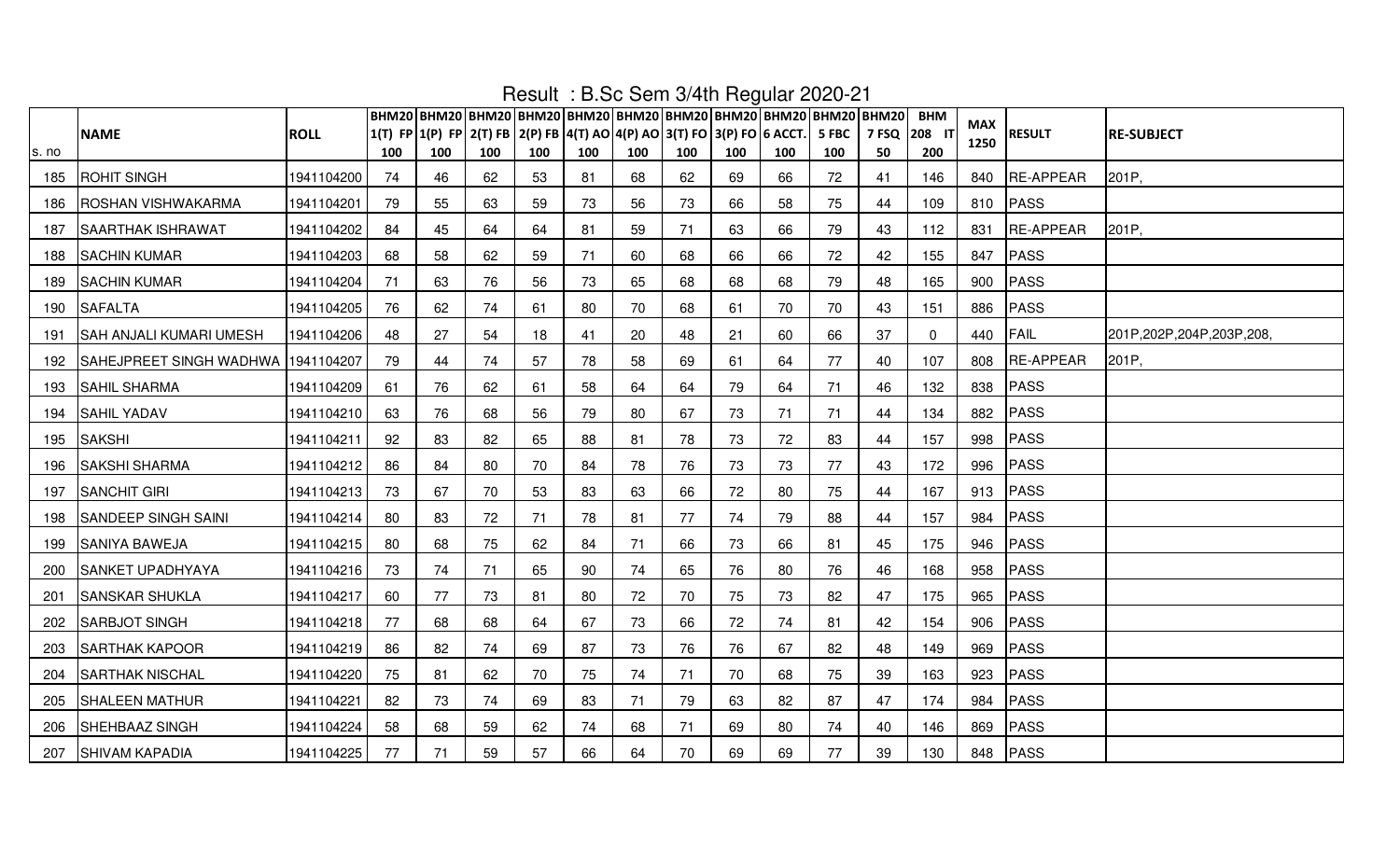|       |                          |             |          |                                                                         |             |     |          |          |             |             | $1.000$ $1.00000$ $1.00000$ |          | ВНМ20   ВНМ20   ВНМ20   ВНМ20   ВНМ20   ВНМ20   ВНМ20   ВНМ20   ВНМ20   ВНМ20   ВНМ20 | <b>BHM</b>  |             |               |                              |
|-------|--------------------------|-------------|----------|-------------------------------------------------------------------------|-------------|-----|----------|----------|-------------|-------------|-----------------------------|----------|---------------------------------------------------------------------------------------|-------------|-------------|---------------|------------------------------|
|       | <b>NAME</b>              | <b>ROLL</b> |          | 1(T) FP 1(P) FP 2(T) FB 2(P) FB 4(T) AO 4(P) AO 3(T) FO 3(P) FO 6 ACCT. |             |     |          |          |             |             |                             | 5 FBC    | דו 208 PSQ                                                                            |             | MAX<br>1250 | <b>RESULT</b> | <b>RE-SUBJECT</b>            |
| s. no |                          |             | 100      | 100                                                                     | 100         | 100 | 100      | 100      | 100         | 100         | 100                         | 100      | 50                                                                                    | 200         |             |               |                              |
| 208   | <b>SHIVAM NEGI</b>       | 1941104226  | 69       | 70                                                                      | 71          | 67  | 84       | 70       | 69          | 63          | 66                          | 82       | 49                                                                                    | 152         |             | 912 PASS      |                              |
| 209   | <b>SHIVAM NEGI</b>       | 1941104227  | 85       | 87                                                                      | 74          | 68  | 84       | 72       | 74          | 90          | 81                          | 81       | 48                                                                                    | 147         | 991         | PASS          |                              |
| 210   | <b>SHIVAM PANDEY</b>     | 1941104228  | 78       | 26                                                                      | 71          | 18  | 68       | 22       | 71          | 26          | 61                          | 81       | 48                                                                                    | $\mathbf 0$ | 570         | FAIL          | 201P, 202P, 204P, 203P, 208, |
| 211   | <b>SHIVANSH SAROJ</b>    | 1941104229  | 76       | 60                                                                      | 65          | 68  | 77       | 65       | 60          | 67          | 66                          | 77       | 42                                                                                    | 157         | 880         | PASS          |                              |
|       | 212 SHIVENDRA SINGH      | 1941104230  | 81       | 78                                                                      | 76          | 66  | 82       | 68       | 77          | 75          | 75                          | 77       | 44                                                                                    | 174         | 973         | PASS          |                              |
| 213   | <b>SHRUTI BHATT</b>      | 1941104231  | 83       | 87                                                                      | 72          | 75  | 93       | 86       | 80          | 76          | 77                          | 82       | 45                                                                                    | 143         | 999         | PASS          |                              |
| 214   | <b>SHUBHAM BARTWAL</b>   | 1941104233  | 66       | 70                                                                      | 65          | 59  | 85       | 64       | 72          | 66          | 69                          | 65       | 46                                                                                    | 130         | 857         | PASS          |                              |
| 215   | <b>SHUBHAM PUNDIR</b>    | 1941104234  | 83       | 76                                                                      | 74          | 65  | 89       | 73       | 76          | 76          | 72                          | 85       | 44                                                                                    | 145         | 958         | PASS          |                              |
| 216   | <b>SHUJAT</b>            | 1941104235  | 72       | 73                                                                      | 69          | 59  | 87       | 70       | 79          | 69          | 74                          | 80       | 48                                                                                    | 148         | 928         | PASS          |                              |
| 217   | <b>SIDDHANT KANDA</b>    | 1941104236  | 75       | 84                                                                      | 67          | 53  | 76       | 68       | 72          | 72          | 64                          | 78       | 37                                                                                    | 123         | 869         | PASS          |                              |
| 218   | <b>SIDDHARTH ARYA</b>    | 1941104238  | 81       | 81                                                                      | 75          | 79  | 86       | 85       | 71          | 67          | 77                          | 85       | 42                                                                                    | 170         | 999         | PASS          |                              |
| 219   | SIDDHARTHA BATRA         | 1941104239  | 76       | 80                                                                      | 75          | 74  | 87       | 87       | 80          | 71          | 79                          | 85       | 45                                                                                    | 170         |             | 1009 PASS     |                              |
| 220   | <b>SIDHARTH PATHANIA</b> | 1941104240  | $\Omega$ | $\mathbf 0$                                                             | $\mathbf 0$ | 0   | $\Omega$ | $\Omega$ | $\mathbf 0$ | $\mathbf 0$ | $\mathbf{0}$                | $\Omega$ | $\Omega$                                                                              | $\mathbf 0$ | $\Omega$    | ABSENT        |                              |
| 221   | <b>SOMYA MADAAN</b>      | 1941104241  | 86       | 79                                                                      | 78          | 69  | 83       | 75       | 66          | 67          | 65                          | 85       | 41                                                                                    | 143         | 937         | PASS          |                              |
| 222   | <b>SONIA</b>             | 1941104242  | 83       | 76                                                                      | 80          | 75  | 89       | 86       | 80          | 66          | 78                          | 80       | 50                                                                                    | 166         |             | 1009 PASS     |                              |
| 223   | <b>SRISHTI YADAV</b>     | 1941104243  | 86       | 87                                                                      | 87          | 88  | 92       | 93       | 83          | 81          | 67                          | 90       | 46                                                                                    | 174         |             | 1074 PASS     |                              |
| 224   | <b>SUBODH</b>            | 1941104244  | 82       | 71                                                                      | 77          | 60  | 87       | 68       | 75          | 73          | 74                          | 81       | 43                                                                                    | 124         |             | 915 $PASS$    |                              |
| 225   | <b>SUJAL ARORA</b>       | 1941104245  | 74       | 68                                                                      | 67          | 53  | 78       | 62       | 75          | 66          | 75                          | 72       | 45                                                                                    | 164         | 899         | PASS          |                              |
| 226   | <b>SUMEET</b>            | 1941104246  | 80       | 79                                                                      | 68          | 70  | 86       | 73       | 72          | 74          | 77                          | 85       | 46                                                                                    | 146         | 956         | PASS          |                              |
| 227   | <b>SUMIT KUMAR</b>       | 1941104248  | -83      | 75                                                                      | 70          | 53  | 79       | 57       | 74          | 63          | 76                          | 78       | 40                                                                                    | 109         | 857         | PASS          |                              |
| 228   | <b>SUNMEET SINGH</b>     | 1941104249  | 82       | 84                                                                      | 71          | 74  | 84       | 77       | 82          | 67          | 80                          | 83       | 48                                                                                    | 162         | 994         | PASS          |                              |
| 229   | <b>SURAJ PATEL</b>       | 1941104250  | 83       | 69                                                                      | 61          | 69  | 80       | 73       | 73          | 66          | 78                          | 74       | 44                                                                                    | 144         |             | 914 PASS      |                              |
|       | 230 SURBHI CHAUDHARY     | 1941104251  | 90       | 70                                                                      | 74          | 53  | 84       | 71       | 72          | 67          | 70                          | 74       | 46                                                                                    | 140         |             | 911   PASS    |                              |

Result : B.Sc Sem 3/4th Regular 2020-21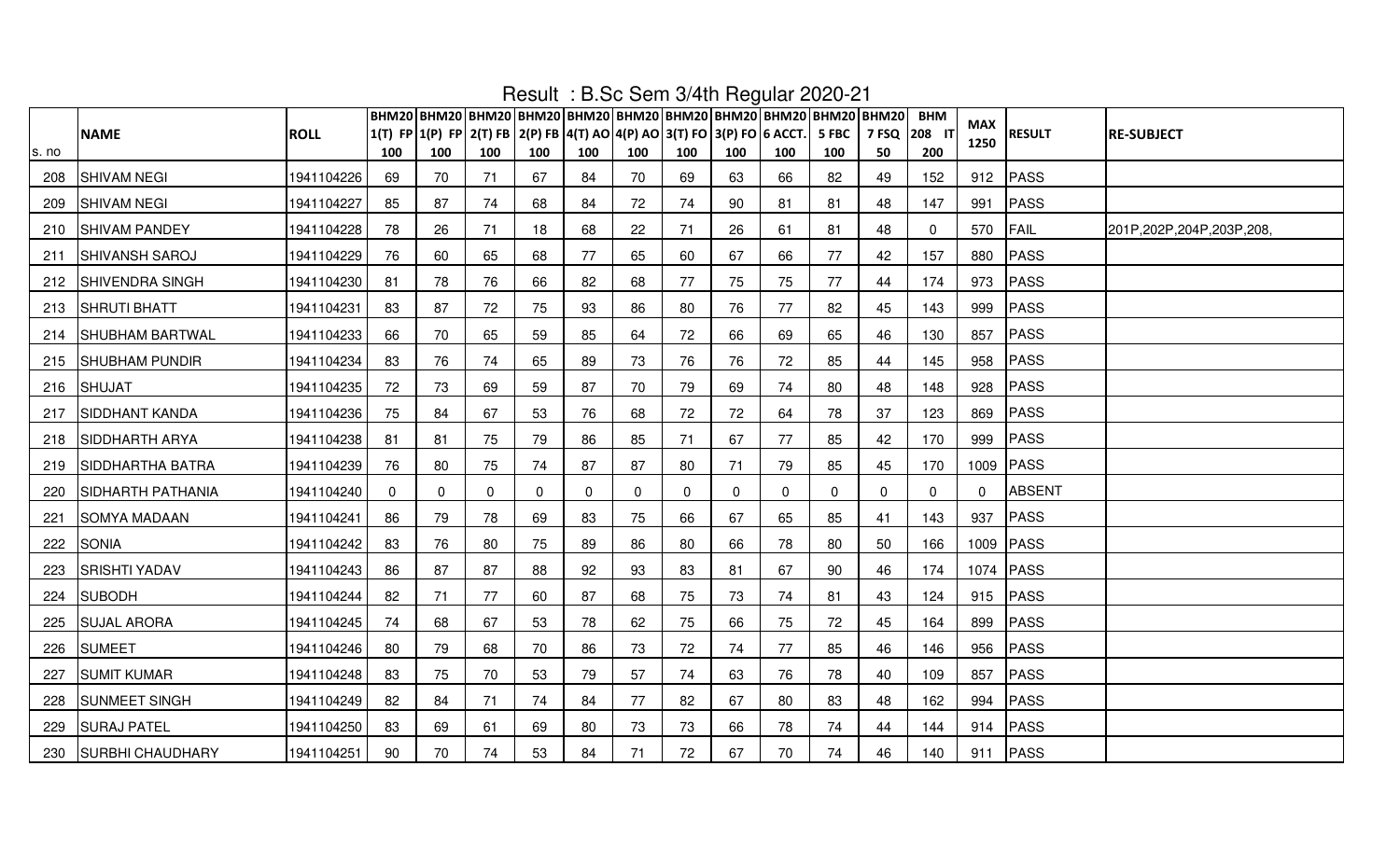|       |                             |             |             | ВНМ20 ВНМ20 ВНМ20 ВНМ20 ВНМ20 ВНМ20 ВНМ20 ВНМ20 ВНМ20 ВНМ20 ВНМ20              |              | 1100an 19100 00111 07 1111 10gaidi 2020 |          |             |             |             |              |              |                      | <b>BHM</b>   | MAX          |               |                   |
|-------|-----------------------------|-------------|-------------|--------------------------------------------------------------------------------|--------------|-----------------------------------------|----------|-------------|-------------|-------------|--------------|--------------|----------------------|--------------|--------------|---------------|-------------------|
| s. no | <b>NAME</b>                 | <b>ROLL</b> | 100         | 1(T) FP 1(P) FP 2(T) FB 2(P) FB 4(T) AO 4(P) AO 3(T) FO 3(P) FO 6 ACCT.<br>100 | 100          | 100                                     | 100      | 100         | 100         | 100         | 100          | 5 FBC<br>100 | דו 208 P 7 FSQ<br>50 | 200          | 1250         | <b>RESULT</b> | <b>RE-SUBJECT</b> |
| 231   | <b>SURYA PRAKASH MAURYA</b> | 1941104252  | 76          | 82                                                                             | 80           | 60                                      | 76       | 72          | 78          | 78          | 72           | 79           | 44                   | 153          | 950          | PASS          |                   |
| 232   | <b>SUSHANSHU SEN</b>        | 1941104253  | $\mathbf 0$ | 0                                                                              | $\mathbf{0}$ | $\mathbf{0}$                            | 0        | $\mathbf 0$ | $\mathbf 0$ | $\mathbf 0$ | $\mathbf{0}$ | 0            | 0                    | $\mathbf{0}$ | $\Omega$     | <b>RTW</b>    |                   |
| 233   | <b>SWAPNIL JOSHI</b>        | 1941104255  | 83          | 71                                                                             | 73           | 58                                      | 91       | 66          | 76          | 67          | 68           | 77           | 47                   | 138          |              | 915 PASS      |                   |
| 234   | <b>SWSTI BHAMBI</b>         | 1941104256  | 84          | 80                                                                             | 83           | 80                                      | 91       | 70          | 78          | 78          | 82           | 85           | 42                   | 173          |              | 1026 PASS     |                   |
| 235   | <b>TANAY PANDIT</b>         | 1941104257  | 89          | 73                                                                             | 74           | 59                                      | 93       | 72          | 79          | 66          | 80           | 91           | 46                   | 159          | 981          | PASS          |                   |
| 236   | <b>TASHI PALJOR</b>         | 1941104258  | 82          | 82                                                                             | 73           | 81                                      | 88       | 77          | 68          | 62          | 69           | 85           | 48                   | 143          |              | 958 PASS      |                   |
| 237   | <b>TEJAS GARKOTI</b>        | 1941104259  | 81          | 67                                                                             | 70           | 63                                      | 82       | 75          | 80          | 84          | 70           | 84           | 50                   | 163          | 969          | PASS          |                   |
| 238   | <b>TRIBHUVAN PAL</b>        | 1941104260  | 76          | 66                                                                             | 71           | 62                                      | 85       | 63          | 71          | 79          | 78           | 83           | 41                   | 149          |              | 924 PASS      |                   |
| 239   | <b>TUSHAR</b>               | 1941104261  | 63          | 67                                                                             | 63           | 60                                      | 71       | 70          | 73          | 62          | 67           | 70           | 42                   | 131          |              | 839 PASS      |                   |
| 240   | <b>TUSHAR BENIWAL</b>       | 1941104262  | 67          | 70                                                                             | 68           | 74                                      | 84       | 85          | 62          | 68          | 68           | 75           | 42                   | 155          |              | 918 PASS      |                   |
| 241   | <b>TUSHAR TYAGI</b>         | 1941104263  | 87          | 73                                                                             | 74           | 69                                      | 83       | 85          | 76          | 73          | 78           | 91           | 46                   | 136          |              | 971 PASS      |                   |
| 242   | <b>UDDESH KUMAR PAL</b>     | 1941104264  | 83          | 72                                                                             | 68           | 61                                      | 83       | 64          | 65          | 67          | 71           | 85           | 49                   | 133          |              | 901   PASS    |                   |
| 243   | <b>UMESH</b>                | 1941104265  | 87          | 77                                                                             | 76           | 91                                      | 87       | 79          | 78          | 70          | 80           | 85           | 47                   | 178          |              | 1035 PASS     |                   |
| 244   | <b>VAIBHAV SABLOK</b>       | 1941104266  | 77          | 82                                                                             | 81           | 88                                      | 82       | 74          | 81          | 72          | 66           | 77           | 47                   | 163          |              | 990 PASS      |                   |
| 245   | <b>VARSHIKA JAISWAL</b>     | 1941104267  | 84          | 68                                                                             | 72           | 55                                      | 76       | 73          | 75          | 75          | 78           | 80           | 50                   | 159          |              | 945 PASS      |                   |
| 246   | <b>VASTAV</b>               | 1941104268  | 76          | 70                                                                             | 72           | 63                                      | 90       | 73          | 68          | 66          | 70           | 82           | 43                   | 148          | 921          | PASS          |                   |
| 247   | <b>VIDUSHI YADAV</b>        | 1941104269  | 64          | 82                                                                             | 74           | 80                                      | 94       | 80          | 80          | 77          | 77           | 84           | 47                   | 185          |              | 1024 PASS     |                   |
| 248   | <b>VIKRAM SINGH</b>         | 1941104270  | 80          | 83                                                                             | 78           | 65                                      | 79       | 78          | 72          | 61          | 70           | 72           | 46                   | 158          |              | 942 PASS      |                   |
| 249   | <b>VINEET MINJ</b>          | 1941104271  | $\mathbf 0$ | 0                                                                              | $\mathbf 0$  | $\mathbf{0}$                            | $\Omega$ | $\mathbf 0$ | 0           | $\mathbf 0$ | $\mathbf{0}$ | $\Omega$     | $\Omega$             | $\mathbf{0}$ | $\mathbf{0}$ | <b>RTW</b>    |                   |
| 250   | <b>VINEET MISHRA</b>        | 1941104272  | 88          | 73                                                                             | 71           | 53                                      | 85       | 57          | 77          | 70          | 79           | 78           | 47                   | 129          | 907          | PASS          |                   |
| 251   | <b>VISHAL KUMAR YADAV</b>   | 1941104273  | 74          | 70                                                                             | 65           | 61                                      | 71       | 65          | 72          | 72          | 73           | 79           | 43                   | 128          |              | 873 PASS      |                   |
| 252   | <b>VIVEK KUMAR</b>          | 1941104274  | 79          | 72                                                                             | 73           | 78                                      | 84       | 68          | 75          | 69          | 74           | 82           | 45                   | 148          | 947          | PASS          |                   |
|       | 253   VRINDA GULATI         | 1941104275  | 88          | 84                                                                             | 80           | 66                                      | 89       | 82          | 80          | 72          | 69           | 86           | 42                   | 170          |              | 1008 PASS     |                   |

Result : B.Sc Sem 3/4th Regular 2020-21